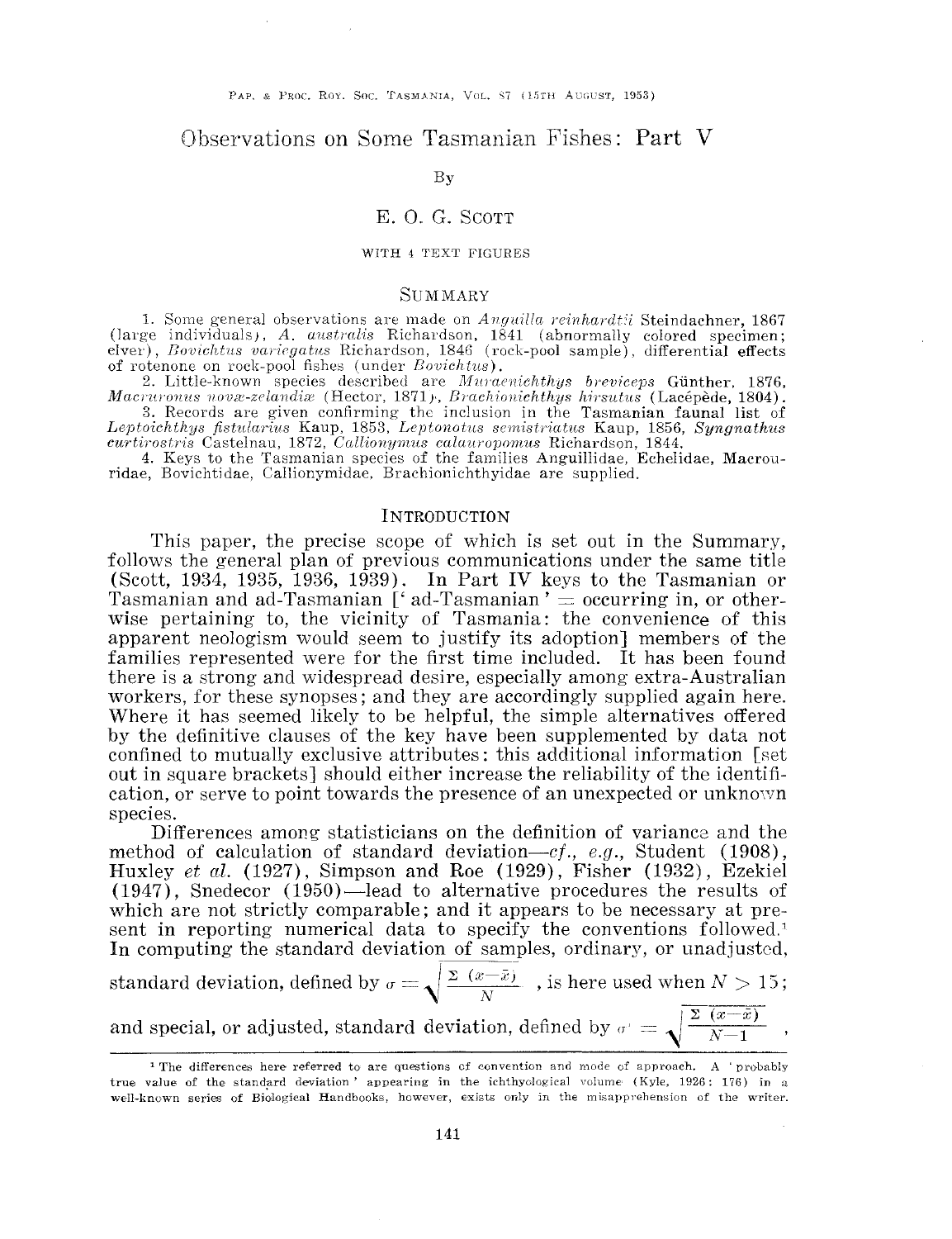is here used when  $N \leq 15$ . By what seems to be a logical extension of this usage, two corresponding coefficients of variation are recognized, viz, unadjusted,  $V = \frac{\dot{\sigma} \times 100}{\bar{x}}$ , and adjusted,  $V' = \frac{\sigma' \times 100}{\bar{x}}$ . Standard (not probable) errors are recorded: for both adjusted and unadjusted statistics these are calculated from the conventional formulae, consistently N. Except where otherwise expressly indicated, linear dimensions are given throughout in millimeters; the designation of the unit then for brevity and clarity, customarily omitted. Standard length and total length are denoted by *LS, LT,* respectively.

# Family ANGUILLIDAE

Of six species of *Anguilla* Shaw, 1803 in the Check-List (McCulloch, 1929), Schmidt ( 1928) regarded only four as satisfactorily as Australian: *A. bicolor* McClelland, 1844, *A. obscura* Günther, A. australis Richardson, 1841 (type locality Port Arthur), A. *reinhardtii* Steindachner, 1867; of which only the last two are Tasmanian, or ad-Tasmanian.

An index introduced by Schmidt, and here designated Schmidt's index, S, is of considerable value in the classification of the Anguillidae generally. It is defined thus:  $S = \frac{a-d}{t} \times 100$ , where  $a = \text{length}$  to vent,  $d = \text{length}$ to dorsal origin,  $t =$  total length.

#### KEY TO ANGUILLIDAE RECORDED FROM TASMANIA

- A. *S* ranging from  $+7$  to  $+14$ , mean about  $+11$ . Color variable but usually dark, without copper tints. Characteristically spotted or marbled with darker (spots and marblings may be missing in very young and in old individuals). Head broad. Lips thick; maximum depth of upper lip about 5-6 in length of lip from tubular nostriL Teeth in upper jaw in two separate rows: mandibulary teeth divided by longitudinal toothless groove. Vomerine teeth in subtriangular, pennon-like patch, widest anteriorly; usually extending as far, or nearly as far, back as rows in upper jaw, Vertebrae 104-110, mode
- AA. *S* ranging from  $-2$  to  $+4$ , mean about  $+1$ . Color usually pale, or rather pale, greenish brown, with some copper tints. Unspotted. Head narrow. Lips thin; maximum depth of upper lip about 7-8 in length of lip from tubular nostril. Teeth in upper jaw in a con- tinuous band, at least four teeth wide at broadest portion: no longitudinal toothless groove in mandible. Vomerine patch of teeth more or less oval or obovate; usually not extending nearly as far back as bands in upper jaw. Vertebrae 109-116, mode 112 or 113 *.... ....* A. *d*

#### Genus Anguilla Shaw, 1803

## Anguilla reinhardtii Steindachner, 1867

*An.yuilla reinhardtii Steindachner, Sitz. Akad. Wiss. Wien, LV, 1, 1867: 15, figs. a, b & d. McCulloch, Mem. Aust. Mus. Sydney, V, 1, 1929: 64.* 

*reinhardti Schmidt, Rec. Aust. Mus. Sydney, XIV, 4, 1928: 182. marginipinnis Macleay (in part), Proc. Linn. Soc. N.S.W., VIII,* 

The inclusion in the local list of this species, which was not regarded as Tasmanian by Johnston (1891) or Schmidt (1928), has been discussed earlier (1934).

*Large Individuals.*—The linear dimensions of four very large specimens already recorded (1934, 1935) are exceeded by those of an example obtained in the North Esk, at Launceston, by Mr. J. Teague on 13th August, 1937. Even a technical paper may perhaps not unfittingly devote a sen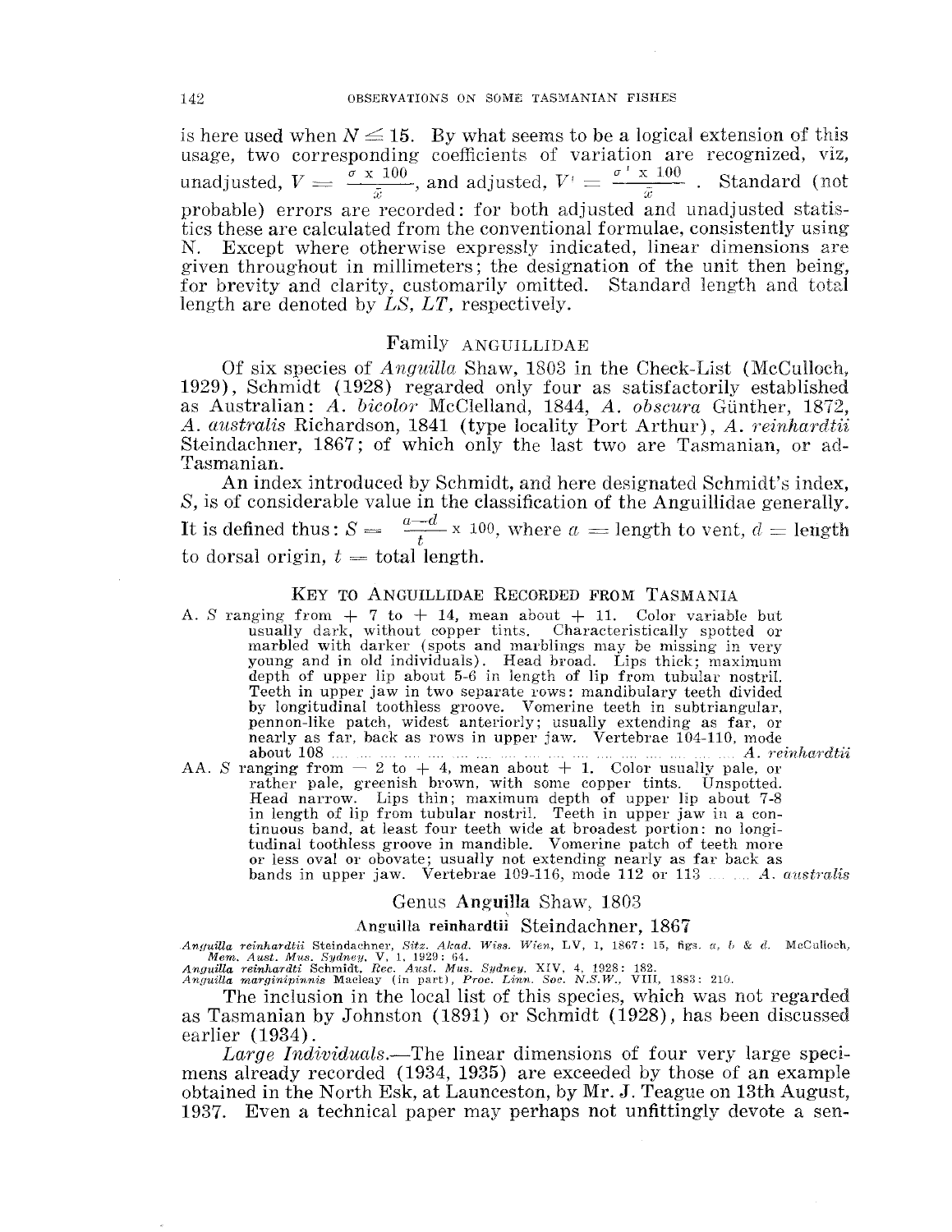tence to noting the dramatic circumstances of the capture of this fish. Mr. Teague observed it swimming close to the rowing sheds near the Tamar Street bridge; stabbed it in or near the heart with a pocket knife; jumped into the river fully dad, and brought the animal to shore. Some dimensions are set out in Table 1, aceompanied by comparative data for the four large specimens previously noted. Sehmidt, who regarded records of maximum size in *Anguilla.* as of considerable interest, remarked he had not handled any specimen of this speeies exceeding 135 em. in length and 7 kg. in weight, but eited referenees to examples weighing up to 30 lbs.: see also Stead (1908), Roughley (1916). Johnston (1883 $a$ ) spoke of eels in the Ringarooma River and South Esk exeeeding 30 lbs. in weight and 20 inches in girth, but he ascribed these to *Anguilla austral'is* Richardson, the only Tasmanian species he recognized: for record of a large short-finned eel, see Scott (1934: 39).

These fish of course come under notice, and become available for examination, primarily on account of their exeeptional size; and hence constitute a biased sample. Even when the circumstances are borne in mind, however, the similarity of length and weight exhibited remains striking, and affords a strong suggestion the fish are drawn from a population characterized by a genuine biological homogeneity; presumably in respect of age. Simpson and Roe (1939) state that on comparing dozens of *V's* for linear dimensions of anatomical elements of mammals, they find the great majority lie between 4 and 10, with 5 or 6 as good average values: coefficients much lower than these are usually attributable to inadequacy of the sample, while much higher coefficients are usually indicative of some degree of heterogeneity (as of age or minor taxonomic status) of the material (Haldane (1952), who notes a modal V of 5 per cent. for linear measurements of mammalian teeth, points out this value is equivalent to an interquartile range of about 7 per cent. of the median.) The writer's experience points to the existence of a similar situation among fishes (with, *inter alia,* the qualification that here, as in other groups, among juvenile populations, in which more rapid growth tends to produce greater variability, coefficients of 10-12 are not unusual). It will be seen that the eight linear dimensions for which at least two measurements are available here show an adjusted coefficient of variation,  $V^1$ , of  $2.4-9.4$ . Again, as Thompson (1942) has pointed out, weight varies as the product of three linear dimensions, and may accordingly be expected to exhibit a coefficient of variation that is (for small deviations—the biological situation) the sum of those of the three component variates (or, say, thrice the value of an average linear coefficient) : likewise a girth coefficient tends to be twice a linear one. These expectations are well fulfilled by the present measurements,  $V^{\dagger}$  for weight being 3.5,  $V^{\dagger}$  for girth 2.1, times the crude mean for eight assorted linear dimensions  $(4.7)$ . The appearance in Table 1 of several entries of  $V' < 4$  exemplifies the tendency to low values characterizing numerically inadequate samples. At the same time, the entries for range  $\sqrt{\sigma}$  in general compare well with the values of the ratio range/standard deviation expected from random samples drawn from the normal population (the latter being:  $N = 5$ , mean 2.33, exceeded at  $P = 0.05, P = 0.01, 3.87, 4.59; N = 2, 1.13, 2.77, 3.64$ .

In all specimen *S* exceeds the mean (10·72) found by Schmidt for 84 specimens from New South Wales, and the present maximum closely approaches that among his material (13·2).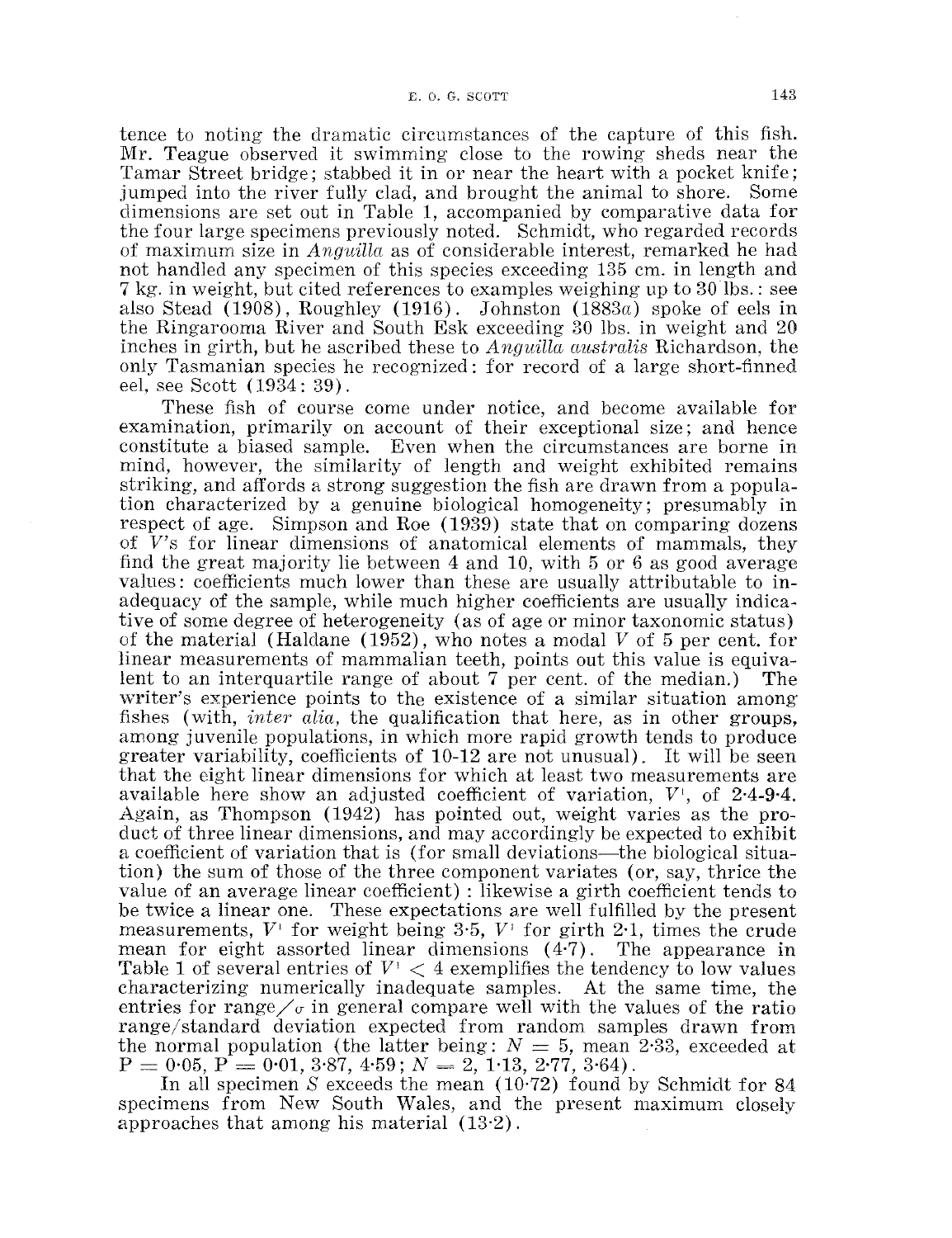## TABLE 1

# *Anguilla reinhardtii* **Steindachner: Dimensions of Five Large Tasmanian Specimens**

| Dimension:                                |                                                  |                                                                  | Specimen                             |                                                               |                                         | $\sim$               | Adjusted<br>Coefficient<br>of Variation,<br>V <sup>1</sup> | $\mathrm{Range}/\sigma^t$                  |
|-------------------------------------------|--------------------------------------------------|------------------------------------------------------------------|--------------------------------------|---------------------------------------------------------------|-----------------------------------------|----------------------|------------------------------------------------------------|--------------------------------------------|
| lengths and girths in mm.; weight in lbs. | (a)<br>North Esk,<br>near<br>Launceston.<br>1937 | (b)<br>Hydro-<br>electric<br>fluming near<br>Launceston,<br>1934 | (c)<br>' Near<br>Launceston,<br>1928 | (d)<br>Cataract<br>Gorge<br>mill-race.<br>Launceston,<br>1908 | (e)<br>Longford<br>(South Esk),<br>1908 | Mean                 |                                                            |                                            |
|                                           | 1671                                             | 1658                                                             | 1531                                 | 1525                                                          | 1635                                    | $1604 - 0$           | $4 - 4$                                                    | 2.37                                       |
| Length to base of caudal                  | 1623                                             | 1.111                                                            | $\sim$ $\sim$ $\sim$                 | $\cdots$                                                      | $\cdots$                                | $\sim$ $\sim$ $\sim$ | $\cdots$                                                   | $\mathbf{r}$ , $\mathbf{r}$ , $\mathbf{r}$ |
| Length to origin of dorsal                | 540                                              | 488                                                              | 517                                  | 476                                                           | 501                                     | $504 - 4$            | 5(                                                         | 2.55                                       |
| Length to origin of anal                  | 758                                              | 725                                                              | $\cdots$                             | $\cdots$                                                      | $\alpha \rightarrow \alpha \gamma$      | $741 - 5$            | $3 - 1$                                                    | 1.41                                       |
| Length to origin of pectoral              | 225                                              | 208                                                              | $\sim$ - $\sim$                      | $\sim$ $\sim$ $\sim$                                          | $\ldots$ .                              | 216.5                | $5 - 6$                                                    | 1.08                                       |
| Length of pectoral                        | 119                                              | $\sim$ $\sim$ $\sim$                                             | $\ldots$ .                           | $\ldots$ .                                                    | $\ldots$                                | $\alpha$ is a set    | $\cdots$                                                   | $\ldots$ .                                 |
| Length to middle of vent                  | 735                                              | 705                                                              | 682                                  | 647                                                           | 688                                     | $691 - 4$            | $-4 - 7$                                                   | 2.73                                       |
|                                           | 212                                              | 1.1.1.1                                                          | $\cdots$                             | $\ldots$                                                      | 1.1.1.1                                 | $\cdots$             | $\sim 100$ km s $^{-1}$                                    | $\mathbf{v}$ , $\mathbf{v}$ , $\mathbf{v}$ |
| Horizontal diameter of eye                | $14-8$                                           | -17                                                              | $\sim$ $\sim$ $\sim$                 | $\ldots$                                                      | $\cdots$                                | 15.9                 | $9-4$                                                      | 1.47                                       |
|                                           | 58                                               | -60                                                              | 1.1.1                                | $\dots$                                                       |                                         | 59.0                 | 2.4                                                        | 1:41                                       |
|                                           | 40                                               | 42                                                               | 1.1.1.1                              | $\sim$ and $\sim$                                             | $\sim$ 100 $\pm$                        | 41.0                 | 3.4                                                        | $1-41$                                     |
|                                           | 470                                              | $\sim 100$                                                       | $1 + 1 + 1$                          | $\ldots$                                                      | $\cdots$                                | 1.111                | $\mathbf{v} = \mathbf{v} \cdot \mathbf{v}$ .               | $\cdots$                                   |
|                                           | 507                                              | 440                                                              | $\sim$ $\sim$ $\sim$                 | 1.111                                                         | 1.111                                   | 4735                 | $10-0$                                                     | $3 - 53$                                   |
|                                           | 40                                               | 32                                                               | 42                                   | 28                                                            | 34                                      | $35 - 2$             | $16 - 4$                                                   | 2.43                                       |
|                                           | $11-7$                                           | $13 - 1$                                                         | $10-8$                               | $11-2$                                                        | $11 - 4$                                | $11 - 64$            | 7.6                                                        | 2.62                                       |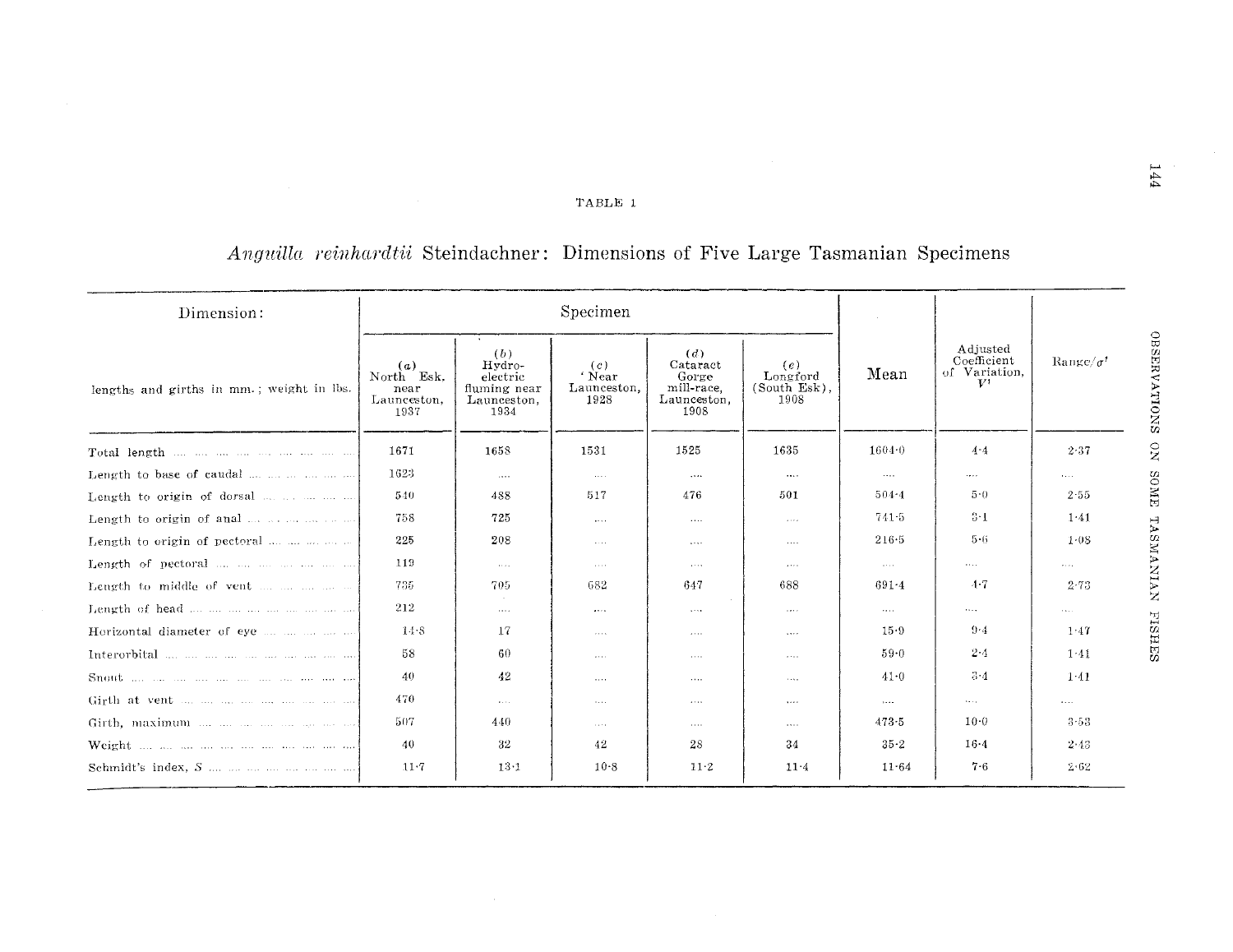#### Anguilla australis Richardson, 1841

#### $(FIGURE 1)$

*Anguilla australis Richardson, Proc. Zool. Soc. Lond..* IX. 1841: 22. *Id. McCullcch, Mcm. Aust. Mus.* Sydney, V, 1, 1929: 63.  $Anyuilla$  australis occidentalis Schmidt, *Trans. N.Z. 1nst.*, LVIII, 4, 1928: 388.

*1lariotion in Color Puttern.-The* short-finned eel is characteristically from pale greenish to olive brown, usually with some copper tints, above, silvery on sides, whitish below, and without any pronounced markings; notable divergences from this norm are very unusual. A remarkable variant, in which xanthochroism plays an important part, is afforded by a specimen secured in the South Esk, at Longford, on 30th November, 1931 Mr. F. Wise. Principal dimensions: *LT* 329; length to origin of pectoral "11, of dorsal 128: length to vent 133; head 23, snout 7·5; horizontal diameter of eye 2.5; depth at origin of dorsal 17.  $S = 1.5$ .

Lateral aspect: head almost wholly chrome yellow, with two superior rows of dark brown dots: ground-color of most of lower half of trunk chrome yellow, of most of upper half greyish; chief markings bold brown marblings, yellow-ivory spots, an elongated marbled whitish ventral preanal splash: greyish ground-color of tail marked with a good deal of brown, two rich ivory spots, and a fair amount of chrome yellow, the most brilliant of which occurs in sharply defined patches and spots: dorsal whitish, with thin basal yellow line, for about 90; thereafter brilliant chrome vellow, with one small brown blotch: anal whitish, marked posteriorly with four brownish blotches, the last very dark: details of pattern of lateral aspect shown diagrammatically in fig. 1. Elsewhere the fish manifests less abnormality: dorsal surface mainly greyish brown, becoming dark brown on nape; slightly in advance of dorsal origin an irregular greyish patch, about  $14 \times 10$ , in which occur some scattered dark brown spots; small dark spots mesially for about 20 cephalad from last-mentioned marking, and on occiput: ventral surface in general very pale yellow, becoming slightly pinkish on throat; only macroscopic markings are four irregular bluish brown blotches, 8-12 long, the first, beginning 50 behind tip of snout, situated mesially, second at right lateral profile, third and fourth at left profile, the last ending 90 behind snout.

*Elver.-An* elver in an early phase after the metamorphosis was observed in the Prosser River, at Oxford, about 150 yards from the harbor bar. on lOth September, 1952. At this point the complex of waves generated in the vicinity of the bar still persisted, meeting the sandy shore obliquely, with the production of a sinuous series of swift, swiding transgressions, smooth water being first encountered some 50 yards inland. The fish, which in gross appearance was virtually transparent, was swimming strongly upstream a few inches from the right bank; it was secured by a scoop of the hand. Examination after preservation in aleohol shows that though the general appearance in life approached transparency, a certain amount of pigment has been deposited. Chromatophores are in general suhcireular on upper lateral and dorsal surfaces of trunk, where their area is subequal to area of their interspaces: on head, where they are more sparsely distributed, they exhibit a noticeable, but variable, tendency toward anteroposterior elongation.

Lower jaw projecting markedly beyond upper. Gape to below front of eye. Principal dimensions: *LT* 56·1, *LS* 55·2; length to origin of pectoral 6.4, of dorsal  $20.6$ , of anal  $21.6$ ; length to vent  $21.3$ ; head  $4.2$ , snout  $1.4$ ,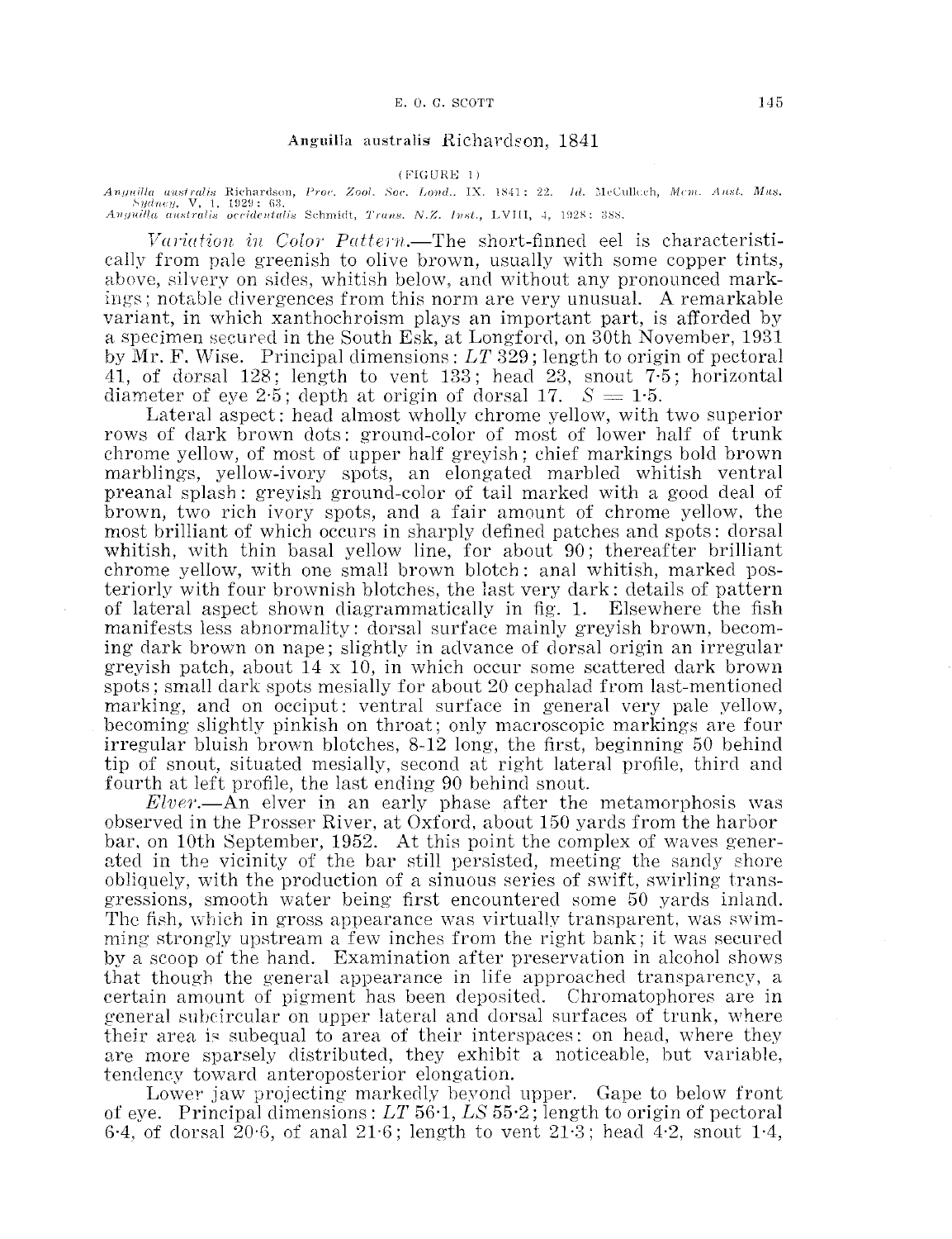pectoral 1.1, horizontal diameter of eye  $0.5$ ; depth at origin of dorsal 1.1. Compared with the adult fish of *LT* 329 noted above the elver has lengths from tip of snout to origins of all fins relatively smaller, eye relatively larger (though not markedly so:  $8.4, cf. 9.2$ , in head), relative depth much less (about-one-third).  $S = +1.2$ . This individual falls within the sizerange (47-57) of a sample taken by Anderson and Whitley in 1926 in a creek crossing the beach at Long Bay near Sydney: none of these was a quite transparent elver, and Schmidt assigned them to Strubberg's (1913) Stage VI A ii.

## Family ECHELIDAE

Only one Tasmanian genus, *Murænichthys* Bleeker, 1865. Check-List admits two Tasmanian species, *M. breviceps* Günther, 1876 (type locality Tasmania: Victoria, New South Wales), *M. tasmaniensis* McCulloch, 1911 (type locality Tasmania); a Tasmanian record of *M. australis* Macleay, 1881 (type locality New South Wales) by the writer (1936). For definition of Schmidt's index, S, used below, cf. Key to Anguillidae.

## KEY TO ECHELIDAE RECORDED FROM TASMANIA

A. Dorsal originating in advance of vent. Preanal length 1·6-2·0 in postanal length. Teeth in jaws biserial (sometimes triserial anteriorly?). [Origin of dorsal nearer to tip of snout than to vent.  $S = +16-23$ . Anal begins below about 80th-90th dorsal ray. Lateral line well arched over branchial sac. *LT* about 580 (larger type 20 inches).] *M. breviceps*  AA. Dorsal originating behind vent. Preanal length 1·3-1·4 in postanal

length. Teeth in jaws uniserial.

B. Anal originating in advance of dorsal by  $\langle$  length of mouth.  $S = -2$  (type).

[Snout 5·3 in head. Interval between dorsal and anal origins sac.  $LT$  (type) 248.]  $\ldots \ldots \ldots \ldots \ldots \ldots \ldots \ldots \ldots \ldots \ldots \ldots$  *M. australis* 

BB. Anal originating in advance of dorsal by  $>$  length of mouth.  $S = -7.6$  (type).

[Snout 4·8 in head. Interval between dorsal and anal origins about 5-7 in head. Lateral line almost straight anteriorly (?). *LT* (type) 170.] *M. tasmaniensis* 

## Genus Murrenichthys Bleeker, 1865

## Murænichthys breviceps Günther, 1876

(FIGURE 2)

Murænichthys breviceps Günther, Ann. Mag. Nat. Hist. (4), XVII, 1876: 401. Id. McCulloch, Mem.<br>2 Murænichthys macropterus Klunzinger, Arch. naturges, XXXVIII, 1, 1872: 43 (nec. Bleeker).<br>2 Murænichthys macropterus Klunzing

The original description, based on a 20-inch specimen from Tasmania sent to England by Morton Allport, and on a second smaller example of unknown origin, is brief and restricted in scope. The following observations on a specimen caught by Mr. Lyall in the Tamar River, at Blackwall, on 5th July, 1935, supplement in several directions the available information on this species.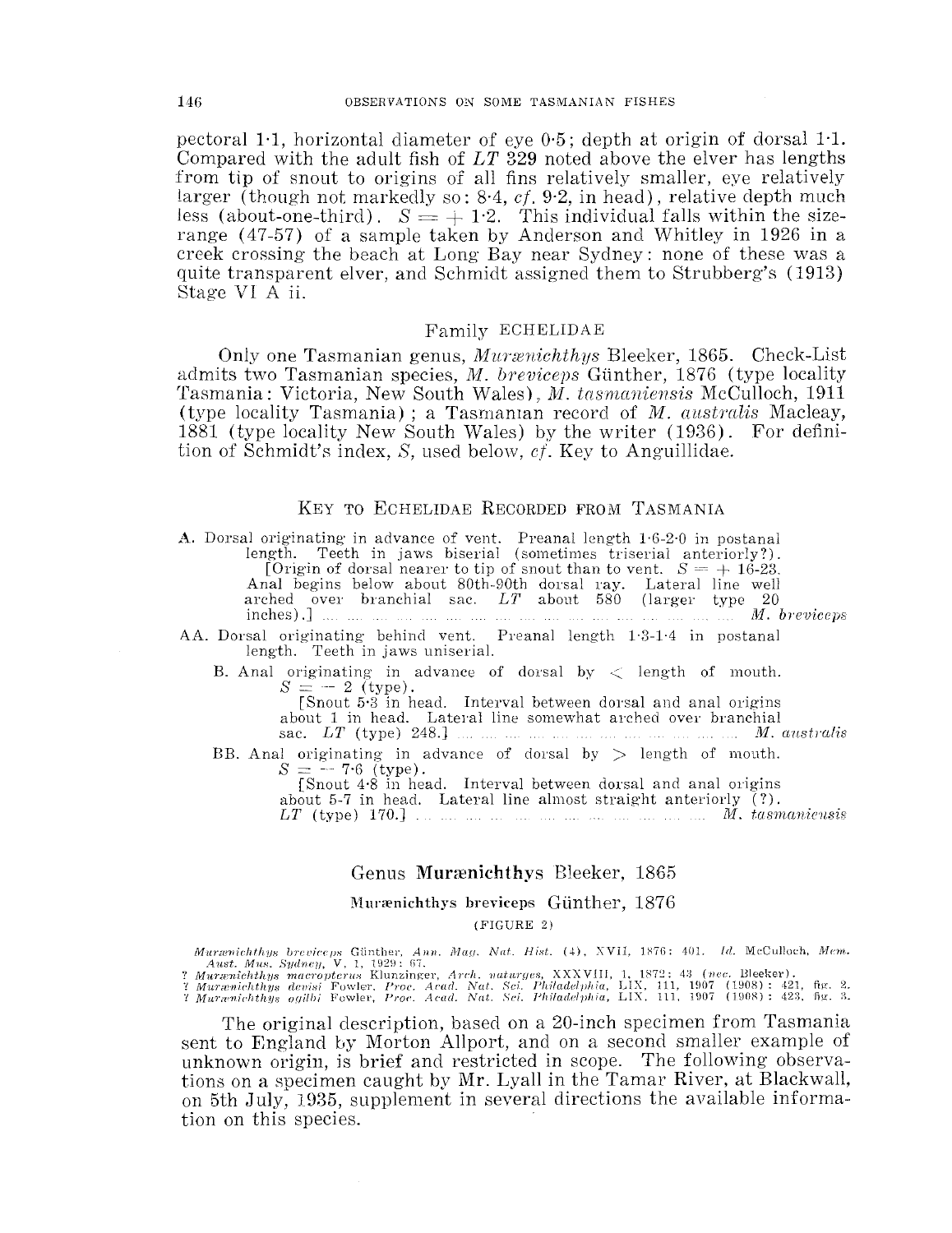*Proportions and dimensions.*—Length to origin of dorsal  $(94)$  6.20, to anterior margin of vent  $(219.5)$  2.66, to origin of anal  $(225)$  2.59, in  $LT$  (583). Depth (and, in brackets, width) at eye 8 $\cdot$ 5 mm. (7 $\cdot$ 5 mm.), at middle of branchial sac 16·6 (12), at gill-opening 15 (12·5), at dorsal origin 14 (13), at vent 14 (13·5), the last, the maximum depth of trunk, 41·6 in *LT.* Mouth-cleft extends 13·5; maxilla 16, or to two eye-diameters beyond eye: a pronounced rictal fold.

Fins.—There appear to be no readily accessible records of radial formulae: a count here gives D.349, A.252. Anal begins below 85th dorsal ray. Fins, which were described by collector as ' lace-like,' were sunk, when specimen was received, in median grooves: erected as fully as practicable, they proved comparatively high, the anal slightly, but consistently, the taller. Height of anal (and, in brackets, of dorsal) at 25 anal rays behind vent 8 (7); at 150 mm., 50 mm. from tip of tail 7 ( $6.5$ ),  $3.5(3)$ .

Pore Systems.—Conspicuous systems of large pores on lateral and dorsal surfaces of head (fig. 2). Trunk series continuous anteriorly with the 6 on branchial sac, dipping rapidly (in about 5 pores) to, and thereafter following, about midline of flank; comprises 18 to dorsal origin  $+35$ to vent. On tail pores not countable with certainty posteriorly; total about 102.

Coloration.---Dorsal surface and upper half of lateral surface olive throughout. Ventral and lower lateral surfaces of tail whitish, speckled in parts with brownish; delimited fairly sharply from upper olive along· pore-line. Lower lateral surface of trunk concolorous with corresponding region of tail; ventral surface silvery. Head conspicuously bicolor, with abrupt contrast, along a straight mediolateral line, between upper olive and lower light, mostly pale golden: the portion (about one-fourth) of the branchial sac lying in former region darker than surrounding area. Iris silvery, shot, especially above, with gold. Membrane of anal completely hyaline, without even microscopic punctulation: colorless to within about 100 of posterior extremity, behind which it assumes a greenish tinge, at first faint, becoming pronounced only in last 40-50. Membrane of dorsal mostly hyaline, with sparse brownish punctuations in basal onesixth or one-fifth to within about 100 of end, punctulations then extending to basal one-third , or more; also a few scattered punctulations on outer part throughout length; but whole fin essentially clear macroscopically: colorless anteriorly; faint greenish amber developing in about last 100, becoming marked only in about last 50. Rays of both fins silver.

*Remarks.*--For the three proportions recorded by Günther (1876), the original material, *Endeavour* specimen, present example shows significant agreement, approximate values being: head 33 or 29, 37, 24 per cent of trunk, or 91, 93, 75 per cent of *LT;* dorsal-gill interval 50, 43, 47 per cent of dorsal-vent interval. Compared with our fish, the South Australian juvenile, 195 long, shows larger eye, longer snout, slightly larger mouthcleft, lesser depth (all relative to head), decidedly smaller dorsal-vent interval in terms of length to dorsal origin; much lower fins.

*Synonymy.-McCulloch* expressed the opinion that specimens from Port Phillip and the Murray River identified as M. *macropterus* Bleeker, 1865 were probably *M. breviceps* (Günther distinguishes his species from Bleeker's only by its comparatively shorter head and longer snout). In his *Endeavour* synonymy he formally notes the possible identity of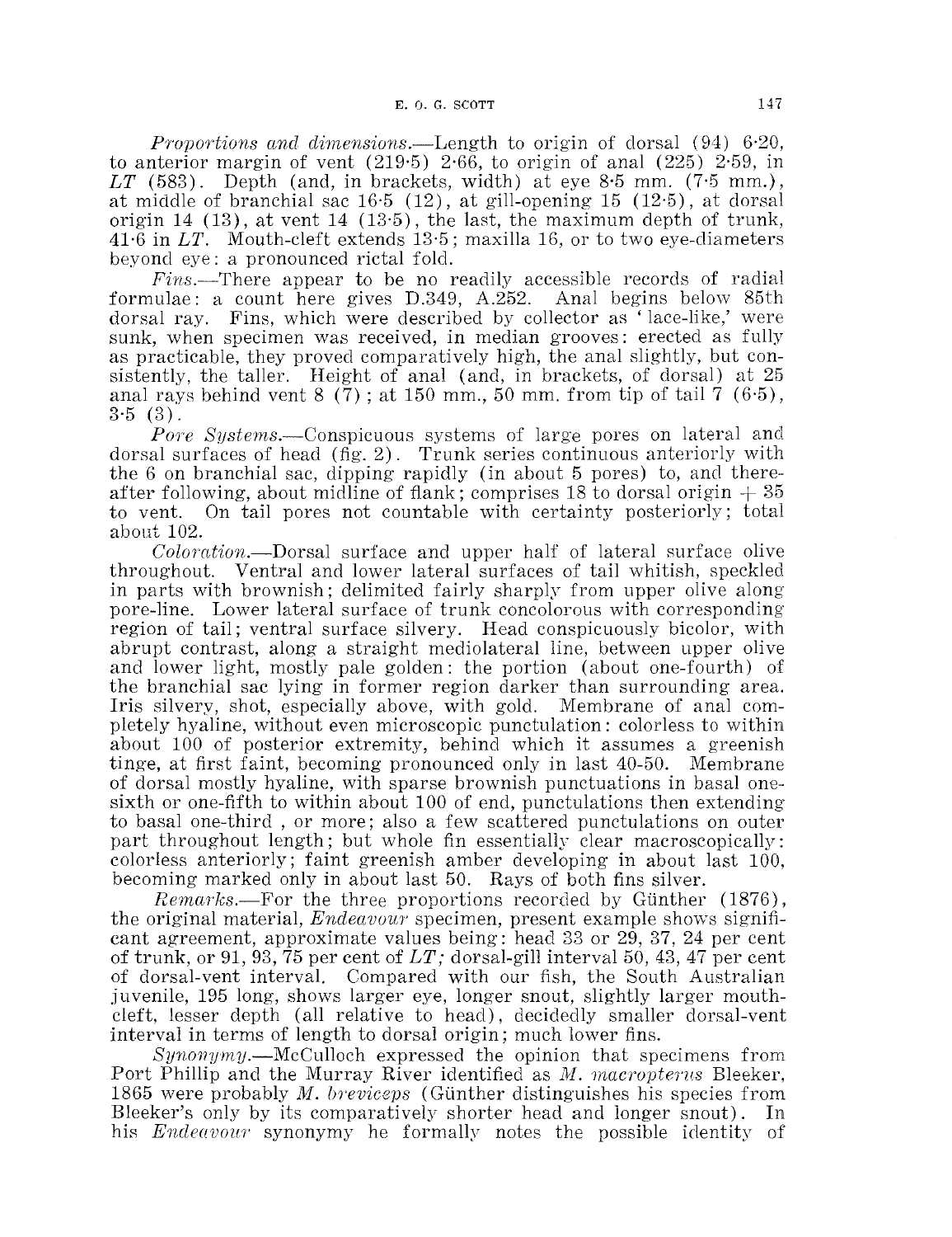*M. breviceps* with *M. macropterus* **Klunzinger, 1872**: the suggestion is, however, abandoned in the Check-List. I have not access to Klunzinger's diagnosis of his M, macropterus: in view of the implication of the specific name. however, it seems desirable to call attention to the quite respectable clevelopment of the fins in the present specimen. In M. *austntlis* dorsal and anal are ' scarcely visible' (Macleay,, 1881), ' very low, except near the end of the tail where they are a little broadened out' (McCulloch, 1911); in *M. tasmaniensis* 'very low, almost rudimentary'. No mention is made of fins in Günther's account of *M. breviceps*; but those of the *Endeavour* juvenile are 'very low'. McCulloch's figure of the last-mentioned fish shows combined height of dorsal and anal shortly behind vent as about one-third of depth of body there, or subequal to eye; whereas in our example it slightly exceeds maximum depth of body, and is  $1.3$  combined eye and snout, or 6·3 eye.

Fowler's two species from Victoria described in 1908 do not seem to have been recognized since by Australian workers. There is, I think, little doubt that M. *devisi* is to be identified with M. *breviceps*. From the type of *M. devisi* the type of *M. ogilbyi* differs chiefly in dentition: the differences may be significant, but I am inclined to think the two specimens are probably conspecific. From Fowler's figures I estimate  $S = ca$  21 in both fish.

# Family SYNGNATHIDAE

The Check-List credits Tasmania with 6 genera and 7 speeies: other contributions in present series  $(1934, 1935, 1939)$  add 3 genera and 6 species. A key covering these Tasmanian and some ad-Tasmanian species has already been given (1939); and the point of entry in this synopsis of *Syngnathus tuckeri Scott, 1942* (haplotype of *Mitotichthys* Whitley, 1948) is indicated in its description. One species is here added to this local list and the inclusion in it of two other species is confirmed. (Recent fission of long-established genera (e.g., Whitley, 1948) would increase the generic tally given above.)

## Genus Leptoichthys Kaup, 1853

#### Leptoichthys fistularius Kaup, 1853

Kaup, Arch. Naturges., XIX, 1, 1853: 233. Id. McCulloch, Mem. Aust. Mus.<br>: 92. Leptoichthys castlenaui Macleay, Proc. Linn. Soc. N.S.W., VI, 2, 1881: 295.

The recognition of this species as a Tasmanian form has hitherto rested on a single beach-dried example ( 1939). The collection of the Queen Victoria Museum, Launceston now contains a second specimen (Q.V.M. Reg. No. 1951·5·2), obtained at Woolnorth.

*Fin Counts, Annuli.*—D.36. P. ca 20-25. A.? C.10. Annuli: total  $23 + 20$ ; subdorsal  $2.9 + 5.3$ .

*Principal Dimensions.—LS* 405-8, *LT* 416-3 (caudal probably imperfect). Length to origin of pectoral 71.5, of dorsal  $176.0$ ; to termination of dorsal base  $219.0$ ; to vent  $202.0$ . Head  $63.3$ , snout  $46.7$ , eye  $6.2$ , interorbital 4.1. Depth (and, in brackets, width) at middle of snout  $3.1 \text{ } (1.2)$ , front of eye 6<sup> $-7$ </sup> (4 $-0$ ), opercular margin 9 $-0$  (6 $-0$ ), vent 7 $-5$  (5 $-4$ ), origin of caudal  $3.0$  (1.2): maximum  $10.6$  (11.1) at 13th-14th annulus (ditto) about ] 15 behind tip of snout.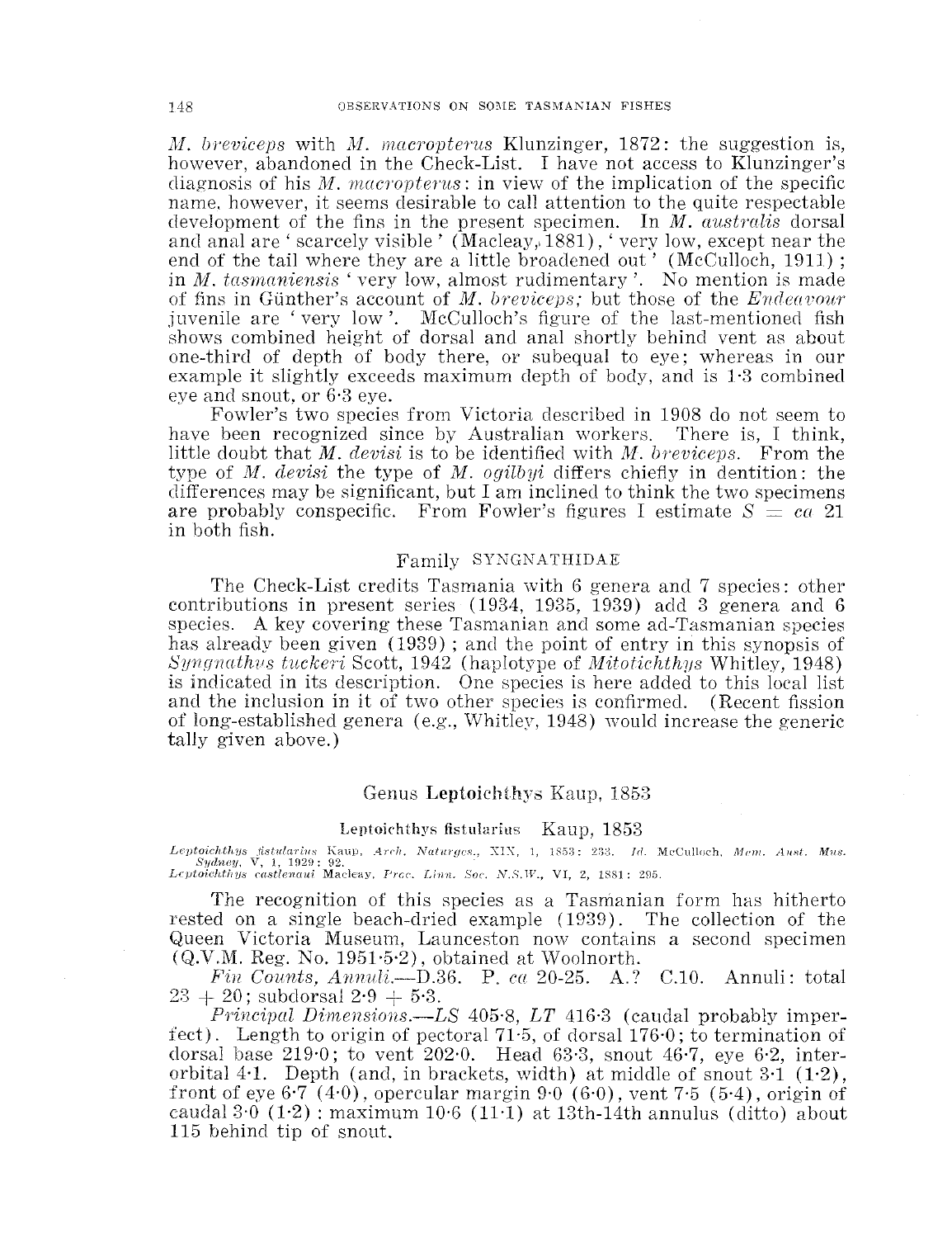#### E.  $0. G. SCOTT$  14 $9$

*Remarks.*—The conventionally-recorded proportions of this specimen fall in general within the normal range; though at  $3·1$  in trunk and  $6·1$ in *LS* head is, relatively, rather short. The number of annuli is exceptionally small, Waite and Hale's (1921) values (with the range found in their material followed, in brackets, by the wider range recorded by others) being  $25-26$   $(28) + 20$   $(23-27)$ . This fish exceeds the normal maximum length as given in the key  $(1939: 140)$ ; that value  $(360)$  being based on the largest example reported by Waite and Hale, the fact that the type itself measures 22 inches (Kaup, 1856) being unfortunately overlooked.

## Genus Leptonotus Kaup, 1853

#### Leptonotus semistriatus Kaup, 1853

 $(FIGURE 3)$ 

Leptonotus semistriatus Kaup, Arch. Naturges., XIX 1, 1853: 233, no<br>Firsh Brit. Mus., 1856: 48. 1d. McCulloch, Mem. Aust. Mus. Syndmathus semifasciatus Günther, Cat. Fish. Brit. Mus., VIII, 1870:<br>Syngnathus Kaup. 1d. Johns *CaL Lophobr.* 

Though Johnston and Lord & Scott observe it is not uncommon (and Tasmania is type locality of Duméril's species), I have not hitherto seen any Tasmanian examples, and in providing a redescription and figure I was obliged earlier ( 1939) to employ a Victorian specimen. A pipefish from Low Head, Northern Tasmania, in the Aldie Museum, the private museum of Mr. Peter Mercer, Launceston, proves to be an adult male.

*Fin Counts, Annuli.*—D.38. P.14. A. ?3. C.6. Annuli: total  $20 +$ 46; subdorsal  $4.2 + 5.1$ ; brood  $0 + 0.9 - 14.5$ .

*PTincipal Dimensions.-LS* 161·8, *LT* 164·5. Length to origin of pectoral 23.5, of dorsal  $58.0$ ; to termination of adpressed pectoral  $26.5$ , of dorsal base  $76.2$ ; to vent  $64.5$ . Head  $22.0$ , snout  $12.4$ , eye  $2.9$ , interorbital 2.4. Depth (and, in brackets, width) at middle of snout  $1.6$  (1.4), front of eye 3.0  $(3.2)$ , opercular margin 4.8  $(2.9)$ , vent 4.7  $(4.5)$ , origin of caudal  $0.9$  ( $0.6$ ): maximum  $5.9$  ( $4.8$ ) at 10th (9th) annulus, about  $43$ ( 40) behind tip of snout.

*Sexual Dimorphism.*—The chief features distinguishing *Leptonotus* Kaup from *Syngnathus* Linné are the conspicuously elevated superior profile and the acute ventral surface in female in former. This sexual dimorphism is well illustrated in *L. semistriatus* by the following comparative proportions of the female from Victoria, *LT* 216, previously figured and the present male. Depth. at various points, in *LT:* at opercular margin 33·2, 34·3; at origin of dorsal 22·7, 32·9; at level of maximum depth 180, 27.9; at vent 32.2, 350, at middle of tail  $72.0748$ . Maximum width of body in maximum depth  $2.4$ ,  $1.2$  (in a female of the South Australian *L. costatus* Waite and Hale (1918), this ratio exceeds 3).

*Brood Pouch.*—I do not know of an illustration in local literature of the brood pouch: the ovisac  $(Mr.$  Mercer's specimen) is shown in fig. 3. It is constituted by two dark skinny flaps, 29 long, and contains 55-60 ova. Posteriorly the eggs are disposed in a single row below each flap (with occasional, usually less-developed supernumeraries), but in anterior onethird they tend, especially under right flap, to form an irregular double, or even at some points triple, series.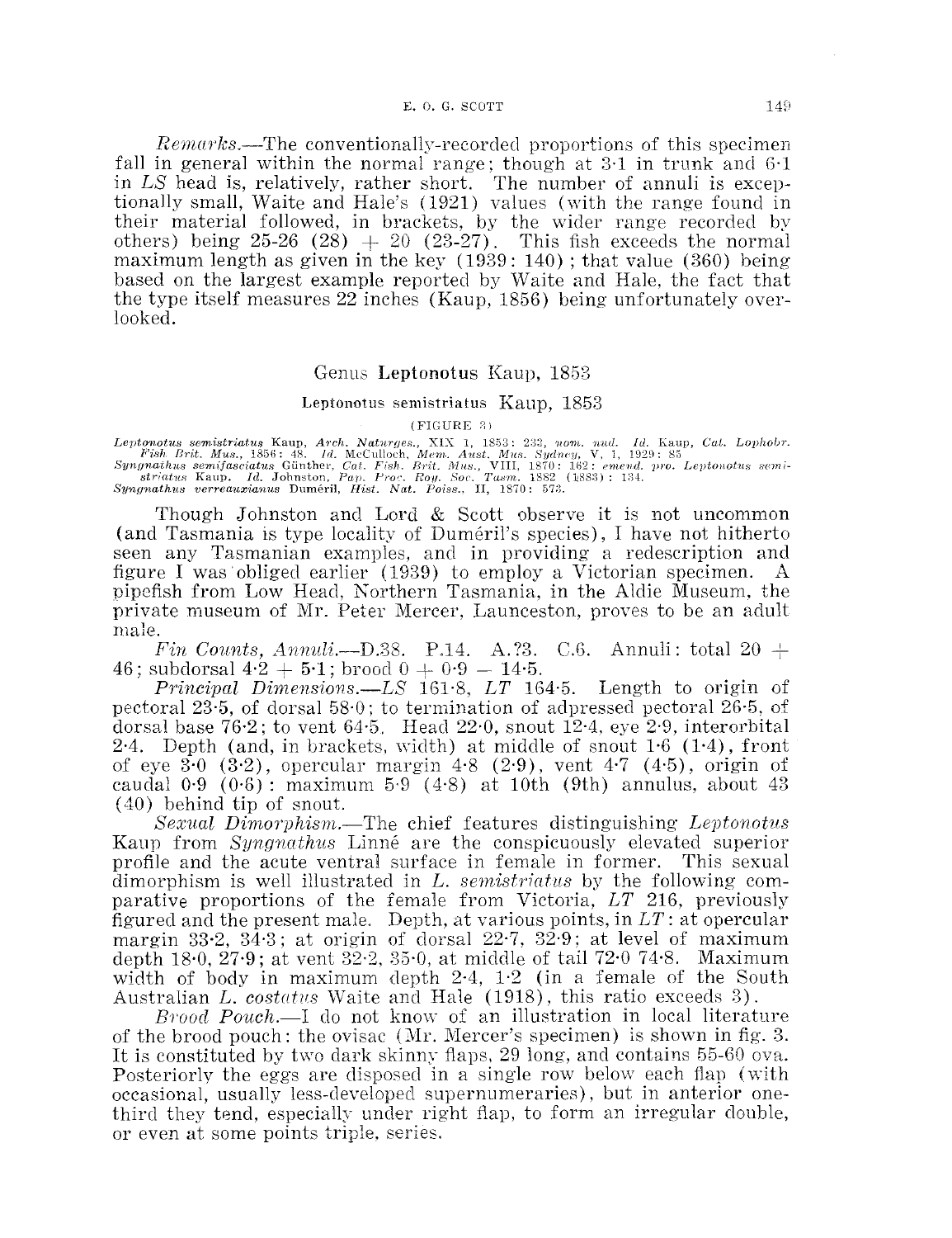### Genus Syngnathus Linne, 1758

#### Syngnathus curtirostris Castelnau, 1872

 $Syngnathus$  curtirostris Castelnau. *Proc. Zool. Soc. Vict.*, 1, 1872: 243. *Id. McCulloch, Mem. Aust. Mus.* Sydney, V, 1, 1929: 86. Pugnaso curtirostris Whitley, Rec. Aust. Mus. Sydney. XXII, 1, 1948: 75.

The Check-List gives South Australia only: though included in Johnston's second local list ( 1891), the species is not accepted as Tasmanian by Lord (1923) or Lord and Scott (1924). A specimen collected, among *Hormosint* near low-tide level, at East Beach, Low Head, Northern Tasmania by Miss Ann Mather on 21st February, 1952 satisfactorily establishes this form as a member of our fauna.

*Fin Counts, Annuli.*—D.23. P.10. A. ?3. C.6. Annuli: total  $18 +$ 44; subdorsal  $1 \cdot 1 + 4 \cdot 1$ .

*Principal Dimensions.—LS* 139.7, *LT* 142.8. Length to origin of pectoral 14·0, of dorsal 47·6; to termination of adpressed pectoral 17·0, of dorsal base 58·5; to vent 50·2. Head 13·0, snout 5·1, eye 2·4, interorbital 1·3. Depth (and, in brackets, width) at middle of snout 1·8 (1·4), front of eye 2.6  $(2.0)$ , opercular margin 4.7  $(3.4)$ , vent 5.0  $(3.9)$ , origin of caudal  $0.9$  ( $0.7$ ): maximum 5.7 (4.9) at 7th (14th) annulus, about 27 ( 40) behind tip of snout.

*Proportions.-Some* important body-ratios, first in material examined by Waite and Hale (1921), secondly in type, thirdly in present individual: snout in head  $2.5-2.7$ , twice,  $2.5$ ; eye in snout 1.8, once and a half,  $2.1$ ; eye in head 5 $\cdot$ 0, no data, 5 $\cdot$ 4; head in trunk  $3\cdot$ 0 $\cdot$ 3 $\cdot$ 5, n.d., 2 $\cdot$ 9; head in  $LT$ 11·2, twelve, 13·8; base of dorsal in length to dorsal 4·8 (from fig.), n.d.,  $4.4.$ 

*Coloration.-It* is proposed to make the coloration and color pattern of this fish the subject-matter of a separate paper.

#### Family MACROURIDAE

Six genera, with nine species, in Check-List: *Macruronus* Gunther, 1873, *J.'}l. 1101!te-zelandim* (Hector, 1871) : *Lepidorhynchus* Richardson, 1846, *L. denticulatus* Richardson, 1846 (type locality Port Arthur, Tasmania) ; *Calorhinchus Giorna, 1809 (also spelt <i>Calorhynchus and Calorhynchus by* authors), *C. australis* (Richardson, 1839), *C. mirus* McCulloch, 1926, *C. innotabilis* McCulloch, 1907; *Malacocephalus* Günther, 1862, *M. lævis* (Lowe, 1843); *Lionurus* Gunther, 1887, *L. nigrcnnaculcdus* (McCulloch, 1907); *Nematomwus* Gtinther, 1887, *N. armatus* (Hector, 1875)-the first three Tasmanian, the fourth ad-Tasmanian (Bass Strait). The wide geographical distribution (associated with deep-water habit) of many macrourids suggests the local list may be extended as the result of future investigations: accordingly a key covering all the Australian species is provided.

## KEY TO MACROURIDAE RECORDED FROM AUSTRALIA

A. Trunk  $>$  head. Second dorsal originating in advance of anal. Barbel absent or rudimentary.

[Head about  $1\frac{3}{5}$  in trunk. Mouth terminal, normal; to middle of eye, or beyond: jaws equal anteriorly, or lower projecting slightly.  $Eye \leq$  snout. Anal originating below about 18th-20th ray of second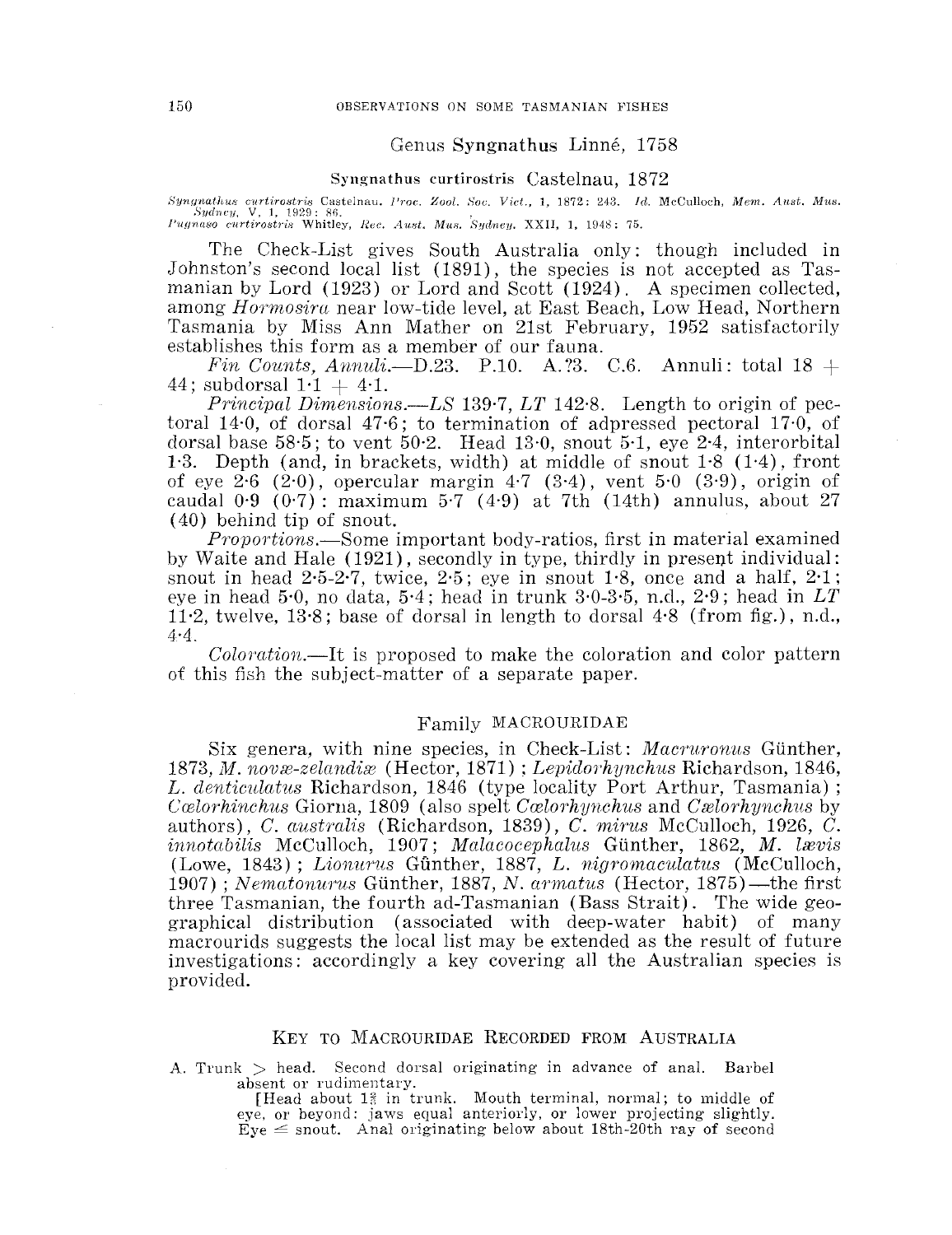dorsal. Interdorsal 5-6 in first dorsal base. First long dorsal spine smooth. First dozen, or fewer, anal rays longer than rest. Teeth in upper jaw biserial, those of oute1· l'OW larger: in mandible uniserial. Silvery plumbeous; trunk whitish below. *LT:* modal, about 530; to 935] *il1acl'w·onus ·no·ow-zclu:n(il'<<:* 

- $AA.$  Head  $>$  trunk. Second dorsal originating behind anal. Submental barbel present.
	- B. Mouth lateral, high on side of face: top of upper lip about on, or above, level of inferior orbital border.
		- C. Trunk about 2 in head. Mouth terminal; snout anteriorly subvertical in profile, not projecting beyond upper lip. Anal originating behind first dorsal base. Premaxillary teeth noticeably heterodont.

[Jaws equal anteriorly. Snout  $1\frac{1}{2}$  in eye; orbital margin just cutting profile. suboperculum produced backwards as angular lobe. Second dorsal originating above about 20th dorsal ray. Interdorsal  $\ge$  postorbital head. Anal high, subequal to snout: its rays at middle of tail several times dorsal rays there. No naked preanal groove. Head and body without markings, darker below; fins immaculate. *LT* about 530] ... .... ... ... ... ... .... *Lepidorhynchus denticulatus* 

- CC. Trunk about 7-10, or more, in head. Mouth subterminal; snout conical in profile, projecting beyond upper lip. Anal originating beneath first dorsal base. Premaxillary teeth homodont (or virtually so).
	- D. Eye not cutting profile,  $\leq 1\frac{1}{2}$  snout. Mouth to beyond middle of eye. Interdorsal subequal to combined eye and snout. Anterior anal rays short, several times in snout, subequal to first rays of second dorsal:  $> 20$  anal rays anterior to second dorsal origin. Premaxillary teeth uniserial or biserial; mandibulary uniserial.

[No naked preanal fossa. Depth about 6-7 in *LT*. First dorsal spine smooth. No pronounced markings. *LT* about 400]  $\ldots$   $\ldots$   $\ldots$   $\ldots$   $\ldots$  *Malacocephalus lwvis* 

DD. Eye cutting profile,  $\geq 2$  snout. Mouth not to middle of eye. Interdorsal  $\leq$  eye. Anterior anal rays long, about twice snout, many times first rays of second dorsal:  $<$  16 anal rays anterior to second dorsal origin. Teeth in both jaws in villiform bands, the outer series somewhat enlarged.

[Tail abruptly narrower than trunk. Second dorsal spine serrate. Greyish; blackish on abdomen, posterior part of head; ventrals black; large black blotch on first dorsal. LT about 230] *manumary Lionarus nigromaculatus* 

- BE. Mouth lateral, low on side of face; or inferior: top of upper lip below level of inferior orbital border.
	- E. Trunk about  $1\frac{1}{2}$ -3 in head. Depth at first dorsal  $\langle$  length of head. A sloping ridge from near tip of snout to, or nearly to, preopercular border, dividing infraorbital region into 'subvertical upper section, and oblique, sometimes nearly horizontal, lower section: mouth wholly in latter. First dorsal spine smooth. Suboperculum produced into acute angle posteriorly. Teeth in villiform bands in both jaws: in mandible. broadest in front, sometimes narrowing to one or two series laterally.
		- F. Depth small, about 10-12 in *LT.* Anal and second dorsal subequal in height. Orbit reaching profile.

 $[Every$  about  $1\frac{3}{4}$  interorbital. Second dorsal originating barely behind anal origin. Interdorsal  $\ge$  first dorsal base. Light grey, with minute black spots; abdomen<br>lips, ventrals black. *LT* about 240] *Coelorhinchus innotabilis*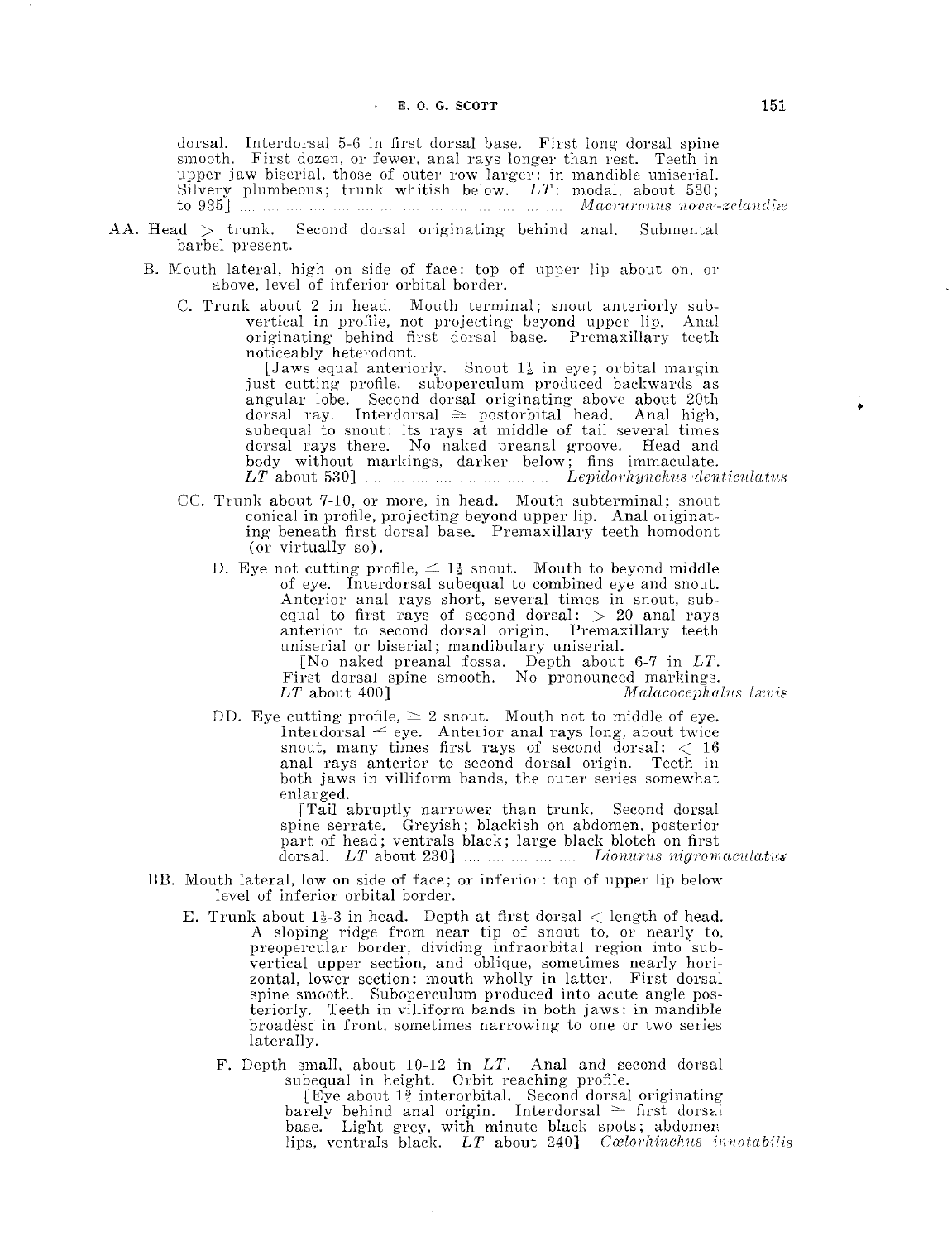- FF. Depth moderate, about 5-6 in  $LT$ . Anal distinctly higher than second dorsal. Orbit not (or barely) reaching profile.
	- G. Body deeper, about 5-7 in  $LT$ . Scales on upper surface of head spaced. Lower surface of head wholly or almost naked.
		- H. Interdorsal  $>$  eye, about twice first dorsal base.  $Eye$   $>$  postorbital head. Anal rays subequal to snout. Median scales in advance of dorsal not forming crest. Body without dark cross-bars. [Dorsal low; originating above about 8th-9th anal ray. Anterior dorsal spine minute. Depth  $\le$  head. Naked area round nostril. Lower sur-<br>face of head naked, except for rugose scales between angle of mouth and angle of preoperculum. Head and body uniform grey: smali black spot on lower pectoral rays.  $LT$  about 275] *Cwlorhinchu8 miirus*

HH. Interdorsal  $\langle$  eye, subequal to first dorsal base. Eye subequal to postorbital head. Anal rays  $\leq$  is snout. Median scales in advance of dorsal forming crest. Body with about half a dozen dark cross-bars.

> [Dorsal low; originating above about 4th-6th anal ray. Depth  $\leq$  head. Upper and lateral surfaces of head with small rough scales, lower naked. Four scales in transverse series between first dorsal spine and lateral line. Whitish: usually some anterior cross-bars not extending to ventral profile.  $LT$  about 250] Calorhinchus fasciatus

GG. Body shallower, about  $6-7$  in  $LT$ . Scales on upper surface of head closely set. Lower surface of head covered with asperities.

[Interdorsal subequal to first dorsal base. Snout  $>$  eye; very sharply pointed. Two or more oblique dark bars on body, sloping downwards and backwards. A dark band (best developed posteriorly) along whole base of anal. Scales well defined on some parts of head. L. lat. 96. L. tr.  $5+18$ . (All these characters contrast sharply with those of the closely allied New Zealand *C.*  Waite, 1911). *LT* about 530] *auminion* Caller model australis

EE. Trunk subequal to head. Depth at first dorsal  $\geq$  length of head. No pronounced long- oblique suborbital ridge, and no sharp division of side of head into subvertical and subhorizontal planes: mouth, though well below eye, and opening inferiorly, is low lateral, rather than inferior. First spine serrated. Suboperculum not produced into acute angle posteriorly. Teeth in both jaws uniserial.

[Snout obtusely conical. Interorbital flat,  $>$  eye. Eight scales in transverse series between first dorsal and lateral line. Interdorsal  $\geq \frac{1}{2}$  head. Adpressed pectoral not nearly extending to anal origin. Lateral line not (or not clearly) developed immediately behind head. Uniform dusky; but some specimens much lighter, approaching white. *LT*  **about 330]** lv~c1natonur·zrs arnuLtns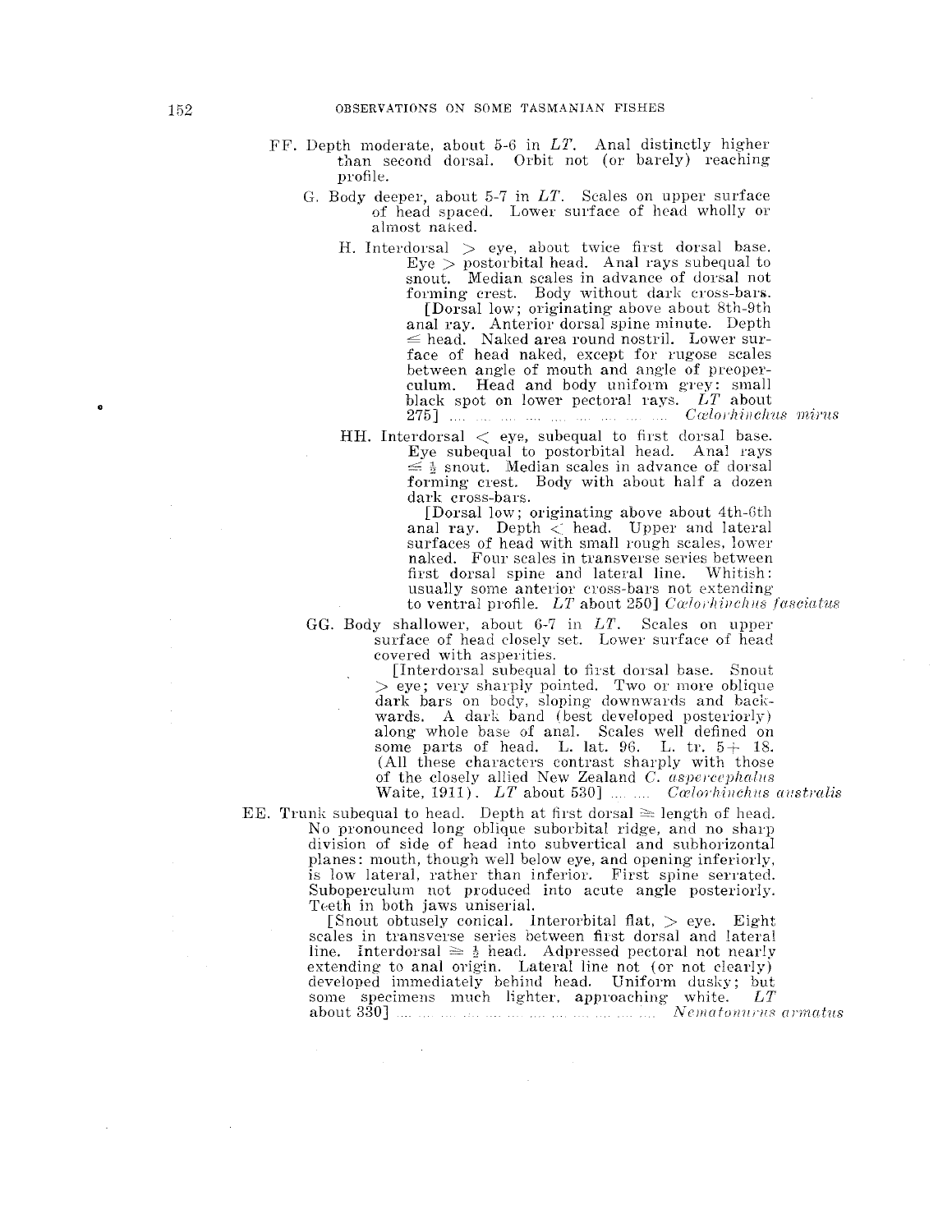## Genus Macruronus Günther, 1873

Macruronus nova-zelandia (Hector,  $1871$ )

N.Z. Inst., HI, 1871: 136, pl. XVIII, fig. 1.<br>*l. Challenger, Zool.* XXII, 1887: 157.<br>*l. Mus.,* 1, 3, 1911: 180, pl. XXX, fig. 1. *Id.* McCulloch,

*Sydney, V, 1, 1929: 128. Tasm., 1882 (1883): 143.* 

Johnston's species is undoubtedly conspecific with Hector's, with which, his account suggests, he was unacquainted. It occurs seasonally in schools on the West Coast (Johnston; Lord and Scott, *fide* Rodway), and at times enters the Derwent: it has been recorded from Northern Tasmania (McCulloch, 1913), and there is a specimen, *LT* 346, from the Tamar River, at Beauty Point, in the Queen Victoria Museum, Launceston (Reg. No. 1940·284).

In August, 1934, large numbers from Strahan appeared in some Launceston fishshops: the fish proved not at all popular, and local retailers found it expedient to instruct their suppliers to cease forwarding it. Observations on three individuals from this material *LT* (a) 527, (b) 530, (c) 545 usefully extend, or render more precise, previous accounts. Where three values are given below for one variate, entries relate to specimens

*Barbel.*—Hector (1871) says of the type, 'From under the jaw there is a larger bifid barbel, as in the cod', and his illustration—which by reproduction (in outline) in Hutton and Hector (1872) and in Goode and Bean (1895) gained wide circulation-showed the appendage attached near base of chin at level of nostril. Günther, diagnosing (subgenus) *Macru-*1'onus on *Chcdlenger* material, notes 'barbel none'; remarking Hector's artist must have been under some misapprehension ' as, at any rate, the barbel could not be at the place where he has drawn it'. Johnston remarks 'barbel rudimentary', and Waite (1911), supplying the first good figure, expressly records barbel absent. No indication of presence, or previous presence, of a barbel was found in any of our specimens.

*General Dimensions and Proportions*: Proportions noted are extremes: for the more important ratios, however, individual proportions can be calculated, if required, from dimensions recorded (in brackets) at first mention of relevant variates. Head (87, 83, 89) 6·1-6·4 in *LT* (527, 530, 545), or 5·8-6·0 in length to base of 'caudal' rays (503, 499, 515); snout (29, 21·5, 26) 3·0-3·9 in head; eye (28, 21, 24·5) 1·0-1·1 in snout; (soft) interorbital  $(17, 21, 22)$  1.1-1.6 in eye, and, for (b) and (c), 1.2-1·5 bony interorbital. Length to origin of first dorsal (115, 96·5, 101) 4·4-5·5, of second dorsal (150, 139·5, 154) 3·5-3·8, of pectoral (93, 82, 87) 5·6-6·5, of ventral (114, 93, 105) 4·6-5·7, of anal (235, 231, 235) 2·2-2·3, in *LT.* Interdorsal (6, 6, 9) 2·9-4·8 in snout, or 11·7-19·7 in length to its midpoint. Trunk (143, 144, 141) 2·7-2·9 in tail: anus nearer to tip of snout than to tip of tail by 2.3-4.0 snout (cf. 'twice' in C. tasmanix). Depth of head at level of orbit  $(43, 43, 45)$  1.9-2.0 in length of head. Depth at vent  $(-, 62, 74)$  1.2-1.3, maximum depth  $(-, 75, 86)$  1.0-1.1, in head. Vent under 18th, 19th, 18th ray of second dorsal.

*Head.*—Maxilla reaches to below anterior 0.3, 0.6, 0.8 of orbit: lower jaw to below posterior half of eye, to 0·1, 0·2, of eye-diameter beyond eye. Width of hind end of maxilla  $0.4, 0.7, 0.6$  in eye. Jaws equal anteriorly, or lower slightly projecting. Mouth somewhat protractile. Upper margin of operculum smooth, or slightly striate and denticulate; lower margin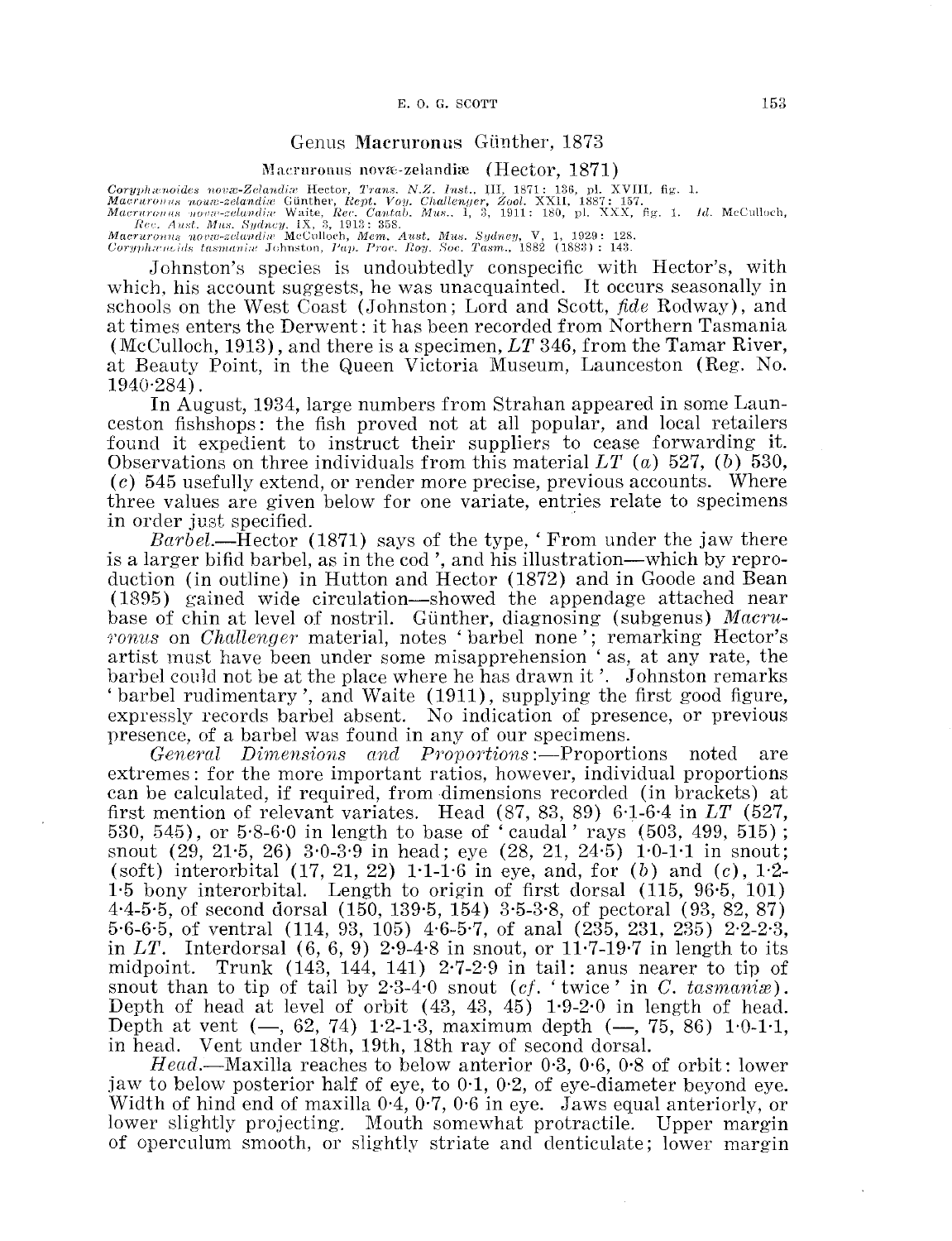striated or ribbed, and from very slightly to moderately denticulate. Branchiostegals 7. About 22 gill-rakers on lower anterior arch, the front 1-1.5, the hindmost  $10-11$  long.

*Teeth, Scales.-In* lower jaw, on either side of symphysis, a row of about 5 minute teeth, together occupying about 3 mm.; internal to this set, a row of about 7 equally minute, occupying 3-4; behind second series about 10 more, with sagittate crowns, increasing in size backward, last about 3 long. In upper jaw, on either side, one enlarged tooth, 3 mm. or more long, near front, followed by about 14, subequal to each other, about half size of first; all sagittate: inside these a row of very numerous very small teeth. On vomer either a small patch, anteriorly of one row of very small teeth, widening behind on either side to two or three rows of rather larger teeth; or a narrow proconvex arc, several rows wide throughout. An elongated group, of variable form, of cardiform inferior pharyngeal teeth on each side. Two oval patches of superior pharyngeal teeth on each side, the hinder the more extensive and with somewhat larger teeth. Scales subcircular, cycloid, without spines. L. lat.:  $(a)$  imperfect anteriorly, 138 behind level of middle of pectoral;  $(b)$  damaged, estimated 190- $200$ ; (c) 166. Sc. tr. 8, 8, 9 between first dorsal and lateral line.

Fins.—Second dorsal and anal continuous round extremity of tail: about half a dozen rays of pseudo-caudal so formed shared in present fincounts between anal and dorsal. D. I, 11; 105: I, 11; 104: II, 12, 104: in  $(c)$  only, a small initial spine, 2 long: large spine smooth. A. I,  $91$ ; I,  $91$ ; I, 93. V. 8 in one fin, 7 in other; 8; 8. P.  $(a)$  17;  $(b)$  and  $(c)$  18 in one fin, 17 in other. First dorsal begins less than eye-diameter behind pectoral origin: base 1·0-1·7 snout: 1st, 2nd, last rays 1·8-1·9, 1·7 -1·8, 8·3-9·7 in head. Anal begins beneath 18th-22nd ray of second dorsal; base 1·76-1·80 in LT: first dozen rays rapidly, succeeding rays slowly, decreasing in height caudad; 1st, 2nd, 30th, 50th  $2.3-2.4$  ((b) and (c) only),  $2.4-3.0$ ,  $5.9-7.9$ , 7·5-13·7 in head. Adpressed pectoral extends to level of interdorsal or 1st ray of second dorsal; base 4·3-4·5 in its longest (3rd-5th) ray, which is 1·6-1·7 in head. Adpressed ventral reaches level of 4th ray of second dorsal (specimen  $(a)$ ); 1st ray, which is undivided, 1.6-1.7 in head, subequal to 2nd ray,  $1.8-2.3$  last ray.

*Color.-*Trunk silvery plumbeous laterally; similar, but with some greenish lights, above; whitish below. Head black above; concolorous laterally with flank; dusky silver below: mouth bluish black. Pupil blackish; iris mother of pearl, with some dark shading at margin, particularly below. Membranes of anal and both dorsals clear, greyish, lightly punctulated with brown, the free margins tending to blackish, especially posteriorly. Membrane of ventral hyaline, scarcely punctulated postaxially, but hetween first two or three rays so heavily pigmented as to appear almost black. Pectoral dusky.

*Remarks.*—Lord and Scott state this species is smaller than *Coelorhinchus australis,* but its modal length is apparently several inches greater: one *Nora Niven* specimen measured 935 (Waite, 1911). The type (LT 21 inches; here taken as 533 mm.), the specimen described by Waite [in legend for pl. XXX, fig. 1 'two-thirds' should presumably read 'onethird '1, and the present examples constitute a compact series with LT 513-545,  $\bar{x}$  529.6  $\pm$  5.15,  $\sigma$ <sup>1</sup> 11.5  $\pm$  3.64,  $V$ <sup>1</sup> 2.18  $\pm$  0.69. Periodically approaches the shore (Günther) : probably lives chiefly at  $10-30$  fms., which is decidedly shallow for a macrourid.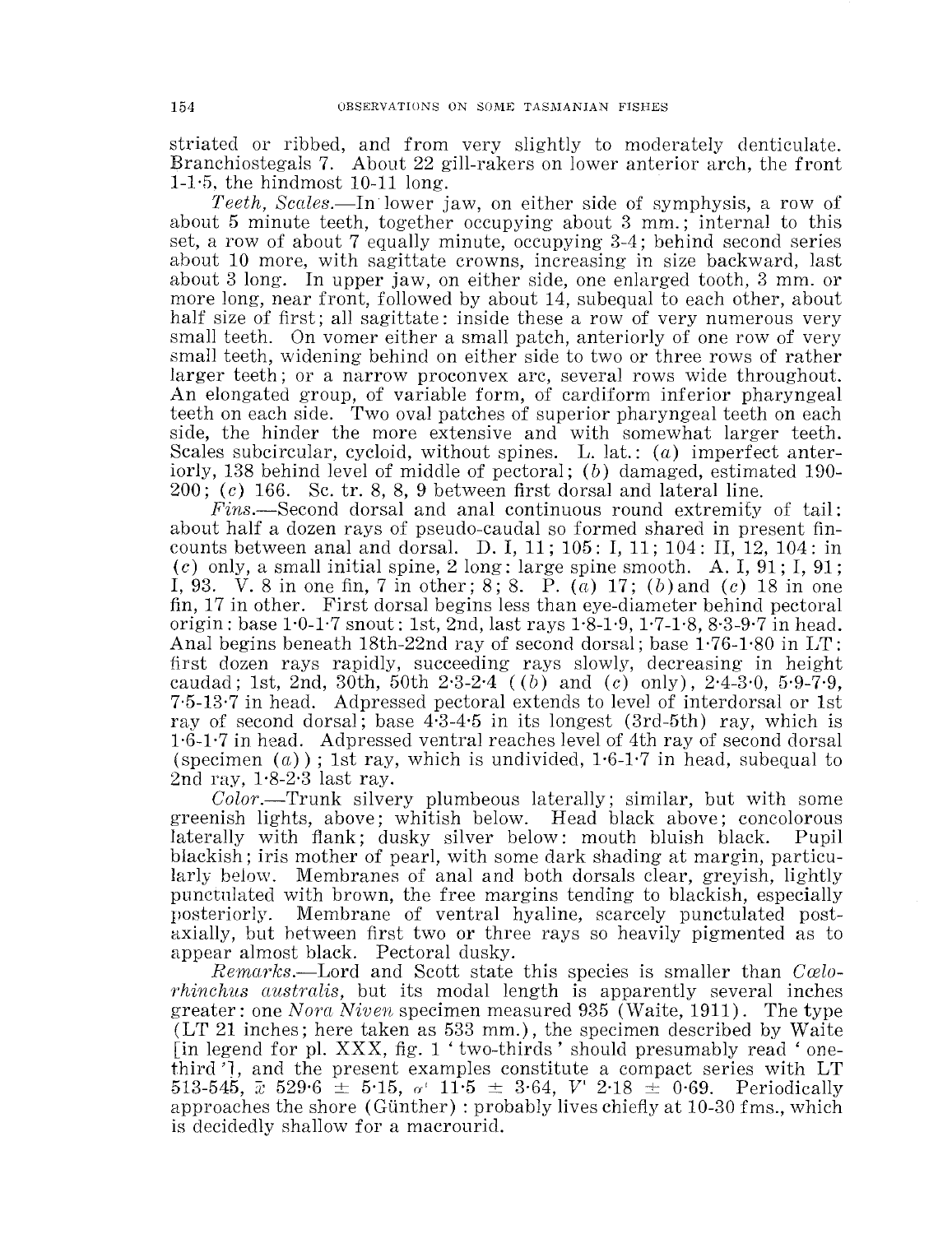#### E. 0. G. SCOTT 155

#### Family BOVlCHTIDAE

In its wider connotation-as understood by, *e.g.,* Regan (1913), Waite  $(1921)$ , Lord and Scott  $(1924)$ , McCulloch  $(1927)$ —the Bovichtidae comprises: *Pseuclaphritis* Castelnau, 1872, *Bovicht1rs* Cuvier and Valenciennes, 1831, *Cottoperca* Steindachner, 1876, of which the first two occur in Australia: in the Check-List, however, *Pseudaphritis* is referred to a separate family (Pseudaphritidae). The subjoined key covers the Australian bovichtids *s.l.: P. urvillii* ( Cuvier and Valenciennes, 1831), *B. vciriegatus*  Richardson, 1846, *B. angustifrons* Regan, 1913, all of which occur in Tasmania.

*B. angustifnms* (not included in local lists of Lord and Lord and Scott), which is based on two, probably halfgrown, specimens, one Tasmanian, one of unknown origin, does not differ trenchantly from *B. variegatus.* The most has been made in the key of differences noted in Regan's  $(1913)$  rather brief description or suggested by his illustration: it is not improbable, however, that some of the distinctions noted would fail to hold good if a large series, with a wide size-range, were available for comparison.

## KEY TO BOVICHTIDAE RECORDED FROM TASMANIA

| A. With scales. Body subcylindrical; head small, somewhat depressed. First<br>dorsal originating behind pectoral base; quite separate from second<br>dorsal (interdorsal $>$ eye). Anal originating beneath interdorsal.<br>Rays of all fins branched. Fluviatile         Pseudaphritis                                                                                                                                                                                                                                                                                 |
|-------------------------------------------------------------------------------------------------------------------------------------------------------------------------------------------------------------------------------------------------------------------------------------------------------------------------------------------------------------------------------------------------------------------------------------------------------------------------------------------------------------------------------------------------------------------------|
| [D. VII-VIII, 19-22. A. 23-25. Head wholly covered with scales.<br>L. lat. 60-65. Reddish sandy above, with dark blotches and marblings;<br>white below $\mathbf{w}$ is the same in the same in the same in the same in the same $\mathbf{P}$ urvilli                                                                                                                                                                                                                                                                                                                   |
| AA. Without scales. Body high anteriorly, somewhat compressed; head large,<br>high. First dorsal originating in advance of (or above) pectoral<br>base; united (or virtually united) by membrane with second dorsal.<br>Anal originating well behind origin of second dorsal. Anal, dorsal,<br>lower pectoral rays unbranched. Marine       Bovichtus                                                                                                                                                                                                                   |
| B. Interorbital wider (about 8-10 in head). Pectoral longer, relative<br>to head (about $1.3-1.6$ , in small individuals modally, $1.4$ , in head).<br>First dorsal apparently higher; 2nd spine $\geq 2.0$ in distance from<br>1st spine to 1st dorsal ray. First dorsal with some dark marb-<br>lings (characteristically two bars or two rows of spots); usually<br>with conspicuous black spot on, and between, last two or three<br>spines. About five dark bars on body, above lateral line; other<br>(non coincident) bars below lateral line      B. variegatus |

BE. Interorbital narrower (about 12-13 in head). Pectoral shorter, relative to head (about 1·7 in head). First dorsal apparently lower; 2nd spine  $\langle 20 \rangle$  in distance from 1st spine to 1st dorsal ray.<br>First dorsal without pronounced markings. Dark blotches or bars on body above lateral line only (Regan's figure) *marks angustifrons* 

## Genus Bovichtus Cuvier and Valenciennes, 1831

#### Bovichtus variegatus Richardson, 1846

Bovicthys [sic] variegatus Richardson. Zool. Voy. Erebus and Terror, Fish, 1846: 56, pl. XXXIV, figs. 1–4.<br>Bovichtus variegatus Waite, Subantartic Islands of N.Z., 11, 1909: 595. Id. McCulloch, Mem. Aust. Mus.<br>Bovichiths [

Johnston notes 'rare' (1883a), 'extremely rare' (1883b); but Lord and Seott (who inadvertently use the original *Bovichtus* on p. 12 ancl Agassiz's 1845 emendation *Bovichthys* on p. 78) state immature examples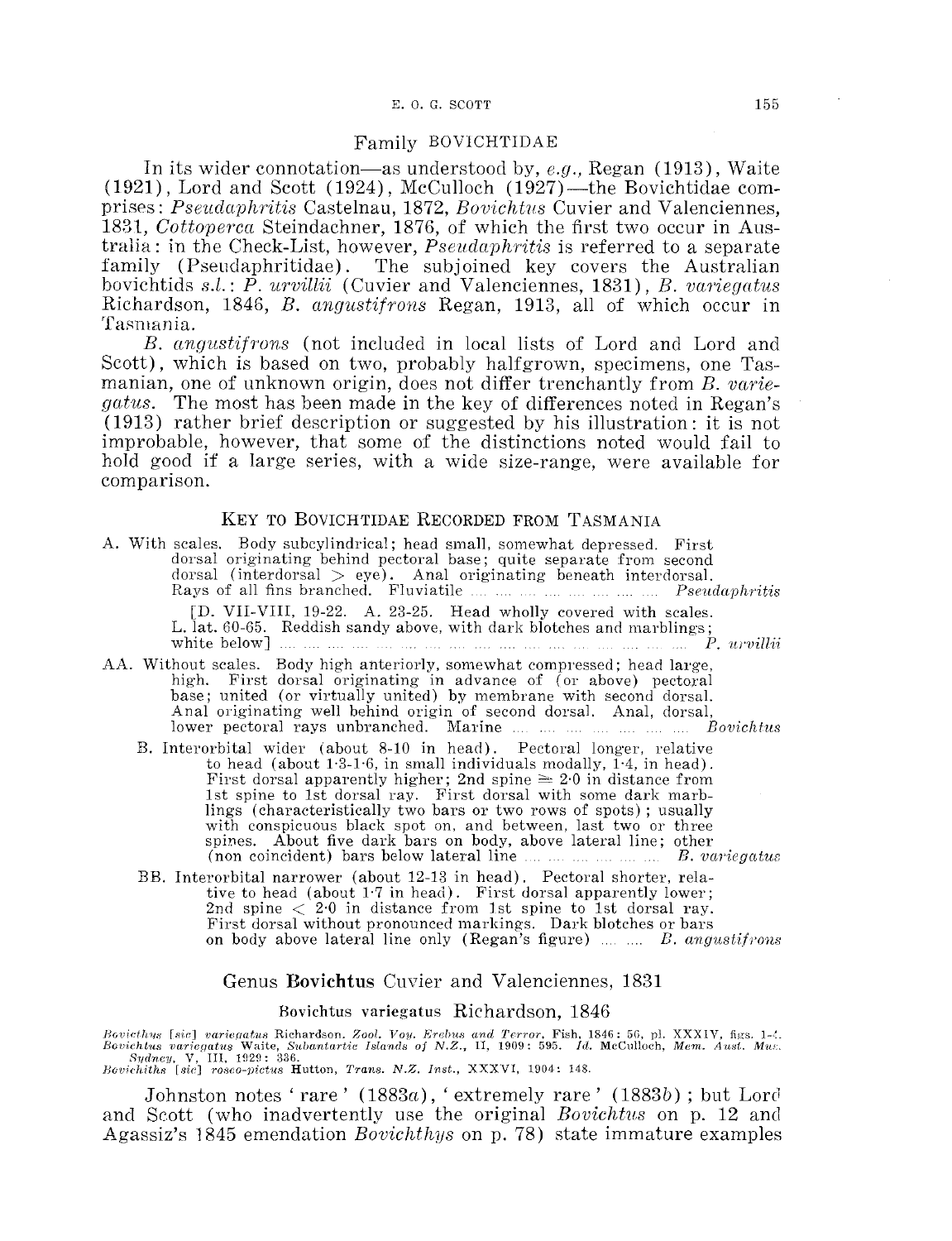are often taken in the Derwent Estuary. A specimen, *LS* 121, *LT* 143, from Penguin is in the Queen Victoria Museum, Launceston (Reg. No.  $1942·173$ ). Collections of rock-pool fishes made over many years on the North West Coast, in general without the aid of poisons, have not yielded one individual-possibly because of the difficulty with which this species is detected {Waite, 1909). However, by the use of derris 11 specimens were obtained at Penguin on 23rd January, 1952 from a single pool of maximum dimensions 8 feet 6 inches by 5 feet by 7 inches: bottom mainly stony; a few clumps of *Hormosira* sp. Specification of sample in respect of *LS*: range 38.0-56.8,  $\bar{x}$  46.31  $\pm$  1.39,  $\sigma$ <sup>1</sup> 5.26  $\pm$  1.12,  $V$ <sup>1</sup> 11.4  $\pm$  2.4.

*Differential Effects of Rotenone.*—This operation, which in an hour yielded 35 fish representing four species, throws interesting light on some differential effects of rotenone. The species first affected was the present one: the fish soon began to move about slowly near middle of pool, and before long migrated to margin, where they were readily secured: all died with mouth wide open and upper jaw thrust forward. Next came 5 small individuals of the weed fish *Clinus perspicillatus* Cuvier and Valenciennes, 1836, LT 37·0, 40·1, 42·2, 46·9, 55·2, caught near water's edge. There followed 13 examples of the common blenny, *Pictiblennius tas*manianus (Richardson, 1849), exhibiting the typical blustering and spluttering behaviour that has gained for them the local names of ' bullies ': all died characteristically with clenched teeth. This series shows a slightly positive  $(g_1 = 0.013)$ , non-significantly  $(t = 0.021)$  asymmetrical LS distribution, with range 38.9-72.2,  $\bar{x}$  56.36  $\pm$  3.33,  $\sigma$ <sup>1</sup> 12.0  $\pm$  2.36,  $V^{\dagger}$  21.3  $\pm$  4.4 -- and perhaps comprises two year-classes: (a) 8 specimens, 38.9-59.6,  $\bar{x}$  48.18  $\pm$  2.41,  $\sigma$ <sup>1</sup> 6.82  $\pm$  1.71,  $V^{\dagger}$  14.2  $\pm$  3.5; (b) 5 specimens, 68.1-72.2,  $\bar{x}$ : 69.46  $\pm$  0.78,  $\sigma$ <sup>1</sup> 1.74  $\pm$  0.55,  $V'$  2.51  $\pm$  0.79. A single cling fish, *Volgiolus canlincdis* (Ramsay, 1882), LS 56, which, though venturing into open shallow water, did not show any indications of pronounced stupefaction, briefly preceded 5 large *Clinus perspicillatus, LT* 74.9, 78.0, 81·1, 84·1, 99·5, of which a couple were captured comatose under stones, while the others dashed along the surface, and then hurled themselves noisily on shore. Two shore eels, almost certainly *Alabes rufus* (Macleay, 1881), whose convulsive movements suggested they were suffering from the effects of the poison, were observed: these, which would have come last on the list, were not secured. There is thus disclosed a striking strictness of specific succession, and, in one instance, of inverse proportionality between body -size and speed of narcosis.

Variation.—Comparison of these 11 juveniles with the original description, based on two specimens, 8 inches and 5 inches long, from Port Jackson, with Waite's (1909) account of a rock-pool specimen, 55 long, and with Parrott's (1948) biometric analysis of a sample of 30 specimens from 8 localities in New Zealand and neozealanic islands shows good general agreement, \vith several noteworthy variations. Points worthy of notice are: (a) D. VIII, 19 in ten specimens, VIII, 18 in one (No. 7) [Waite's specimen VIII, 19; Parrott gives *x* 7·9, 19·2, with a maximum of 8, 21, while his mode (not specified) is probably 8, 19]: (b) A. 14 in ten specimens, 13 in one (No.7) [Parrott records 14-18, *x* 15·4; so that the 18, *tout court*, of Lord and Scott (1924: 78), possibly based on Waite's single individual, does not represent anything like a modal or mean value]:  $(c)$  P.  $10 + 5$  in five,  $9 + 5$  in two,  $8 + 5$  in four, fish [present minimum total] thus one below that of Parrott's material, which runs 14-15,  $\bar{x}$ : 14.5; and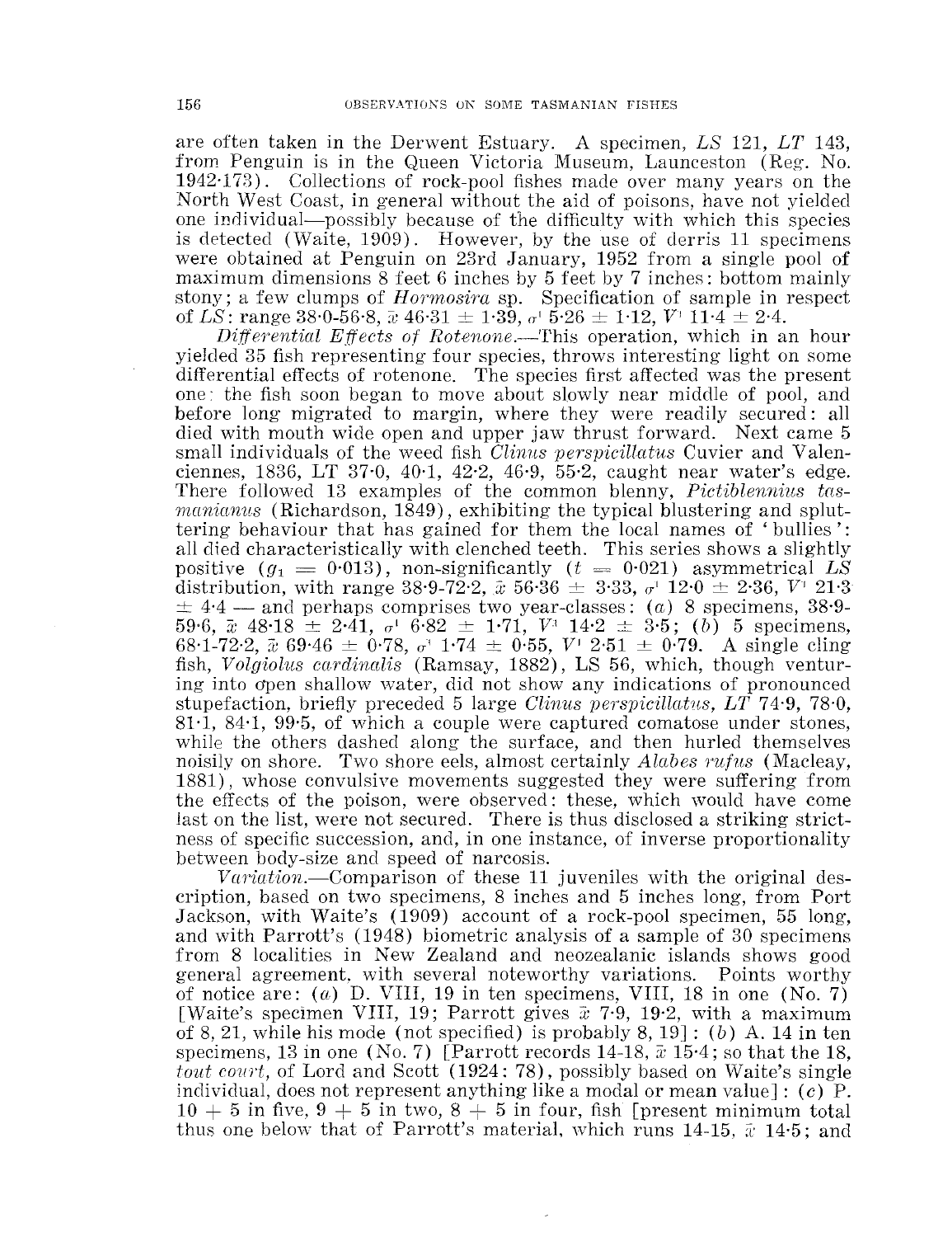present mode agreeing with Waite's single value]:  $(d)$  counting all rays, branched or simple, directed along general anteroposterior axis, I find C. 16 (one specimen), 17 (four), 18 (six), plus countable procurrent rays  $\frac{1}{4}$  /20: (e) Waite records ventral spine 1.4 in head (no data in Parrott), and longest pectoral ray equal to head; but present series, of comparable general size, yields  $2.3-3.2$ ,  $\bar{x}$   $2.65 \pm 0.092$ , and 1·3-1·6,  $\bar{x}$  1·44  $\pm$  0·171, in head [from means in Parrott's Table No. 5 one computes pectoral 1·33 in head] : (f) posterior anal rays thickened and of same general character as lower pectoral rays, of which Waite found 4, here number 4 (one specimen),  $3$  (four),  $2$  (three),  $1$  (three).

*Proportions in Present Series.*—In view of its general homogeneity, the present sample provides excellent material for the study of individual variation (and in this respect complements Parrott's material, with an LS range of 39-196, and a wide north-south and east-west distribution). Examination of an extensive series of measurements and body-ratios, however. raises certain general issues regarding current ichthyological practice in speeifying proportions too far-reaching for adequate presentation here: the tables and a diseussion on them are accordingly reserved for a separate communication.

## Family CALLIONYMIDAE

Three genera occur in Australia: *Dactylopus Gill*, 1860, *Synchiropus* 1860, *Culiionymus* Linne, 1758; only the last Tasmanian or ad-Tas- manian.

## KEY TO CALLIONYMIDAE RECORDED FROM TASMANIA

The two species met with in Tasmania-C. *papilio* Günther, 1864, C. calauropomus Richardson, 1844—differ from all other Australian species in having preopercular spine devoid of basal antrorse barb, and provided with two terminal hooks (McCulloch, 1926). Both possess broad membrane uniting inner ventral ray with base of pectoral, and partly covering bases of lower pectoral rays: head and body depressed: dorsal rays branched.

A. Anal rays 6. Dorsals elevated; longest rays  $>$  4 LS. D. usually IV. 7. Ventral usually extending beyond origin of anal. Caudal usually extending beyond origin of anal.

normal *C. papilio* normal *C. papilio*  $A$ . Anal rays 7-8. Dorsals not elevated; longest rays  $\langle \frac{1}{4} \text{ L.S. } D$ . usually IV, 8. Ventral not usually extending beyond origin of anal. Caudal

sometimes (in old males?) with some rays greatly produced C. calauropomus

# Genus CaHionymus Linne, 1758

#### Callionymus calauropomus Richardson, 1844

Callionymus calauropomus Richardson, Zool. Vey. Ercbus and Terror, Fish, 1844: 10, pl. VII, figs 4-5.<br> *Id.* McCulloch, Mcm. Aust. Mus. Sydney, V, 111, 1929: 338.<br> *Callionymus achates* De Vis, Proc. Linn. Soc. N.S.W., VII

Lord and Scott list only *C. pcwilio,* treating *C. luteralis* Maeleay, 1881, recorded as Tasmanian by Johnston ( 1891), as synonymic. (On the basis of original deseriptions, this identification appears highly improbable; but McCulloch, who suggested it (1923), and maintained it in the Check-List,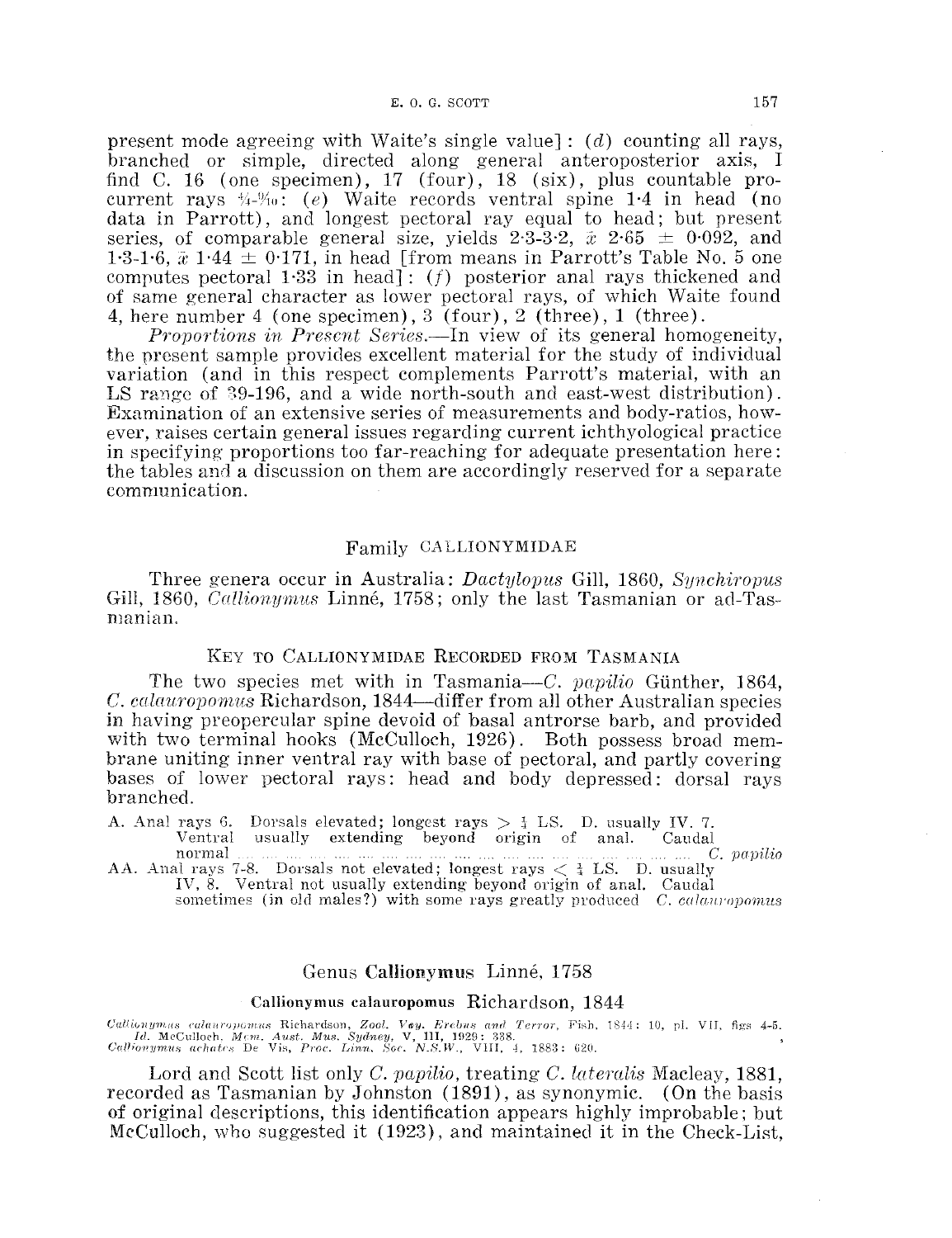examined the holotype of *C. lateralis,* and stated the D.8, A.8 of Macleay's account should be  $\overline{D.7}$ , A.6). It is possible the inclusion of Tasmania among the Check-List localities for *C*. *calauropomus* is based on *Challenger* (Gunther, 1880) or *Endeavour* (McCulloch, 1926) material from Bass Strait; and the recent capture of an example, *LS* 123, *LT* 165·5, in the Tamar River, at Launceston (Queen Victoria Museum Reg. No. 1952·5·3) appears worthy of record. The Museum has a second specimen without locality data, but probably of Tasmanian origin.

Both specimens are apparently females: as in the type, caudal is subequal to head, there being no marked extension of the 4th-7th caudal rays, in the form of filaments formed by terminal coalescence of the raybranches, described by McCoy ( 1890) as characterizing old males; and the markings in the Tamar River fish (lost in other specimen) are consonant with McCoy's account of the female color pattern.

McCulloch and Waite (1918) draw attention to the fact that a South Australian specimen, *LS* 167, differs from the type in not having the teeth in the jaws reduced laterally to a single row; and McCoy's figures of a male, *LS, ca* 209, show the narrowest portion of the bands above and below as biserial. In the Tamar River specimen a number of the hinder teeth in both jaws are uniserial; while in the other example only the extreme tips of the bands of the upper jaw reduce to a single row.

## Family BRACHIONICHTHYIDAE

The Check-List recognizes two Australian genera, each with two species: *Brachionichthys* Bleeker, 1885, *(a) B. hirsutus (Lacépède, 1804)*, *(b) B. politus* (Richardson, 1849); *Sympterichthys* Gill, 1879, *(c) S. lmvis*  (Lacepede, 1804), *(d) S. verrucosus* McCulloch and Waite, 1918. Tasmania is type locality of  $(a)$ ,  $(b)$ ,  $(c)$ ;  $(a)$  recorded also from New South Wales, (d) from South Australia only.

The generic status of  $(c)$  and  $(d)$  is obscure. In the first place, *Sympterichthys* is separated from *Brachionichthys* primarily by a feature, the partial connexion by membrane of the three dorsal spines *inter se* and with the soft dorsal, regarding which different verdicts are derivable from two accounts—those of Lacepede and Cuvier—of the same specimen, the type of  $(c)$  [= *Chironectes unipennis* Cuvier, 1817]. Secondly,  $(d)$  is ascribed by its authors to *Sympterichthys* only by virtue of their so rediagnosing this genus as to exclude the palmary criterion on which it was based. It may be doubted whether among these fishes disjunction or partial connexion of some of the dorsal elements is in general of more than specific value (indeed, Johnston  $(1883a)$  was perhaps inclined to regard it as merely a matter of individual variation.). All species are provisionally referred below to *Brachionichthys.* 

## KEY TO BRACHIONICHTHYIDAE RECORDED FROM AUSTRALIA

A. Skin without spines.

B. Anal 9. Dorsal I, II, 17. First dorsal spine (which is free from second) without terminal fleshy appendage. First and second dorsals apparently joined. Skin perfectly smooth and soft. Anal base  $>$  first dorsal base;  $<$ 2 in second dorsal base (measure-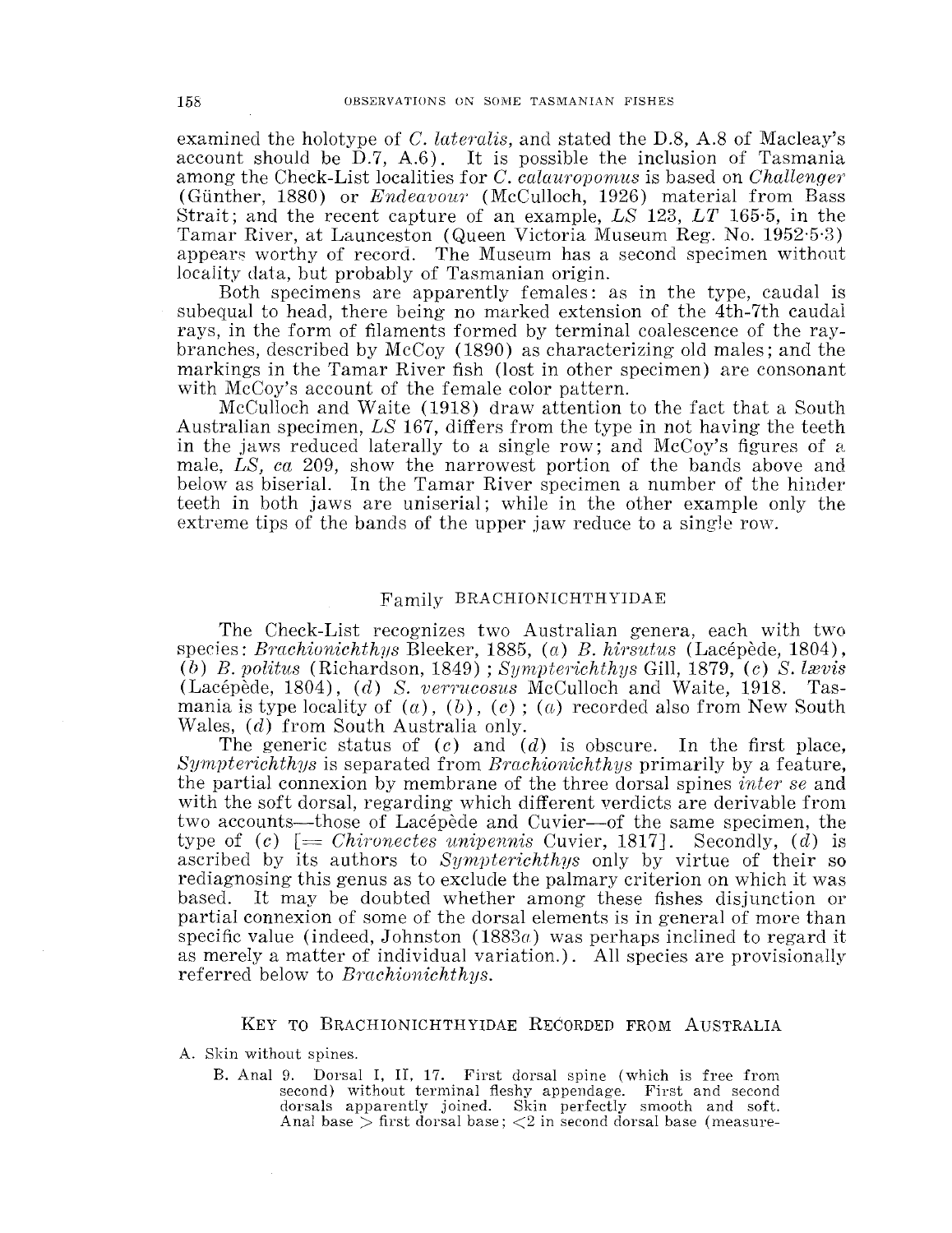#### E. O. G. SCOTT

ments direct. *i.e.,* not between normals to general anteroposterior axis). Dorsal and anal apparently not united by membrane to caudal peduncle. Outer margin of second dorsal with slight dip near middle, rounded off posteriorly. Red (in alcohol reddish brown), with lighter spots or marblings; two irregular pale blotches near base of second dorsal; some darker areas or markings over eye. between eye and pectoral, along base of dorsal  $\overline{h}$ . *political dorsal*  $\overline{h}$ *. points*  $\overline{h}$ . *points*  $\overline{h}$ . *points*  $\overline{h}$ . *points*  $\overline{h}$ . *points*  $\overline{h}$ . *points*  $\overline{h}$ . *points*  $\overline{h}$ . *points*  $\overline{h}$ . *points*  $\overline{h}$ . *poin* 

- BB. Anal G. Dorsal I, II, 13-14. First dorsal spine (which is free from second) with terminal bunch of foliaceous appendages. First and second dorsals separate. Skin smooth or covered with low dermal tubercles. Anal base  $\leq$  first dorsal base;  $>$  2 in second dorsal base (measurements as for B). Dorsal and anal united by membrane to caudal peduncle. Outer margin of second dorsal virtually straight to about antepenultimate ray; penultimate ray projecting. In alcohol brownish, with lighter and darker areas; two whitish blotches behind head; some indefinite brownish markings on cheek, back, abdomen; two dark spots on first dorsal; oblique dark marking covering posterior dorsal rays, caudal peduncle, almost all anal; pectoral and caudal blackish dis $tally$   $\ldots$   $\ldots$   $\ldots$   $\ldots$   $\ldots$   $\ldots$   $\ldots$   $\ldots$   $\ldots$   $\ldots$   $\ldots$   $\ldots$   $\ldots$   $B.$  verrucosus
- AA. Skin with numerous small, or very small, spines.
	- C. Anal 9-10. Dorsal I, II, 19-20. First dorsal spine (which is free from second) with (simple) terminal fieshy appendage. First and second dorsals separate. Skin rough, with small spines.<br>Outer margin of second dorsal with slight dip near middle, rising again to round off in last one-fourth; last ray about half first. In formalin, whitish or greyish brown; sides of head, trunk, tail with numerous conspicuous brownish or reddish spots, sometimes tending, especially on fianks, to form longitudinal rows; soft dorsal with many small red-brown spots, and anterodistal blackish blotch or blotches; anal with some dark markings and/or clouding *B. hirwu.tus*
	- CC. Anal 9. Dorsal I, II, 1G-17 (? III, 16-17). First dorsal spine (which is free from second, *fide* Lacepede's figure; or united with second, *fide* Cuvier) without terminal fleshy appendage. Skin nearly smooth, covered with minute spines. Outer margin of second dorsal convex; last ray about one-third of first. Preserved; reddish brown without conspicuous color markings  $\ldots$   $\ldots$   $\ldots$   $\ldots$  *E. lavis*

## Genus Brachionichthys Bleeker, 1855

#### Brachionichthys hirsutus (Lacépède, 1804)

(FIGURE 4)

.<br>Lophius hirsutus Lacépède, Ann. Mus. d'Hist. Nat., IV, 1804: 202 and 210, pl. LV, fig. 3.<br>Chironectes punctatus Cuvier, Mem. Mus. d'Hist. Nat. Paris, III, 1817: 431, pl. XVIII, figs. 2 and 5  $(skeleton)$ .

*Brachienichthys hirsutus McCulloch, Mem. Aust. Mus. Sydney, V, 3, 1929: 409.* 

Early brief notices of this species do not appear to have been supplemented by an adequate description: Johnston's  $(1883a)$  account is short (though containing several useful observations: in radial formula 10-19 should read 16-19), while of notices of two New South Wales specimens· Günther's (1887) is a record only, and Waite's (1898) chiefly a note on synonymy. Avery good colored figure (labelled Tortoiseshell Fish, *Cheironectes politus),* however, was early provided by Mrs. Meredith (1881). Observations here given are based on a slightly damaged specimen, *LS* 67·0, *LT* indeterminable (caudal imperfect), secured in the Derwent Estuary by Mr. B. Mollison.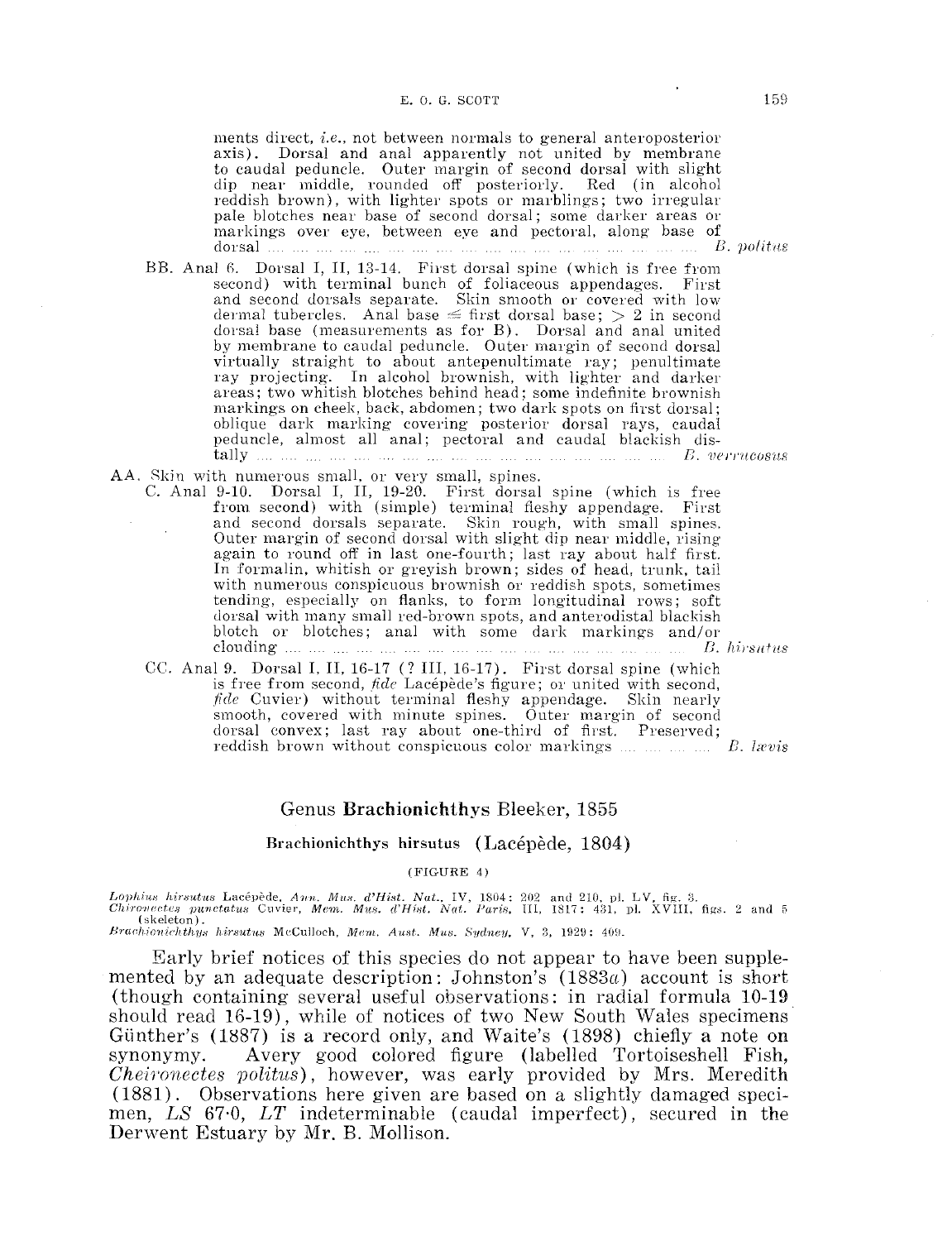# *Fin Counts.-D.* I, II, 20. A. 10. V. I, 4. C. 10.

*General Dimensious and Proportion.s.-Head,* to middle of gill-opening ( 28·1) 2·4 in *LS,* rather less than twice direct distance between two gillopenings; length to middle of vent ( 33·3) 2·0 in *LS,* about three-fourths second dorsal base: head, trunk, tail thus 42, 8, 50 per cent., respectively, of *LS.* Eye (4·8) 5·9 in head, 1·2 in interorbital (5·7): snout (3·5) 1·4 in eye. Trunk high, fairly wide anteriorly, compressed posteriorly; tail high, compressed. Maximum depth  $(19.5)$ , occurring near origin of pseudobrachium, 3·4 in *LS,* subequal to length to origin of second dorsal: depth at gill-opening  $(18.6)$ , at vent  $(13.9)$ , at termination of soft dorsal  $(6.0)$ , 1·0, 1·4, 1·3 in thickness at these points. Caudal peduncle (8·1) 3·3 in total tail without fin, subequal to combined eye and snout; its depth  $(5.8)$  $1.4$  in its length.

Head.—Elevated, broad: height at front of eye  $(10.5)$ , back of eye (16·3), front of pelvic insertion  $(18.2)$  1·5, 1·4, 1·1 in thickness at these levels. Superior contour from lower lip to highest point (near middle Superior contour from lower lip to highest point (near middle of interdorsal) closely approaches quarter-circumference of circle of radius 16 (*i.e.*, three-fourths of postorbital head) with centre on horizontal level of angle of gape. Mouth moderately oblique, its cleft at about 30 degrees to virtually rectilinear pelvic-vent section of inferior profile. Lower jaw shorter than, largely enclosed within, upper: with mouth closed, cleft, viewed laterally, barely visible. A deep sulcus above upper jaw, continuous from side to side, running parallel with, and simulating, mouth-deft, for which, when lips are dosed, it might conceivably be mistaken (fig. 4a). Superior boundary of sulcus constituted by two long, slightly tumid lateral folds and a rnedian eminence that their anterior extremities briefly overlap: from middle, most advanced region of this tumescence arises first dorsal spine  $(f\,g. 4b)$ . Maxilla to below 0.5 eye. A small free interramal fold; its median extension caudad less than half length of gape; its posterior portion on either side extending- up over maxilla, the end of which it encloses, and being apparently continuous with lateral fold above sulcus. Eye rather small, subcircular; its diameter subequal to its distance from base of first spine; not cutting dorsal profile (though supraorbital ridge in part constitutes profile). Interorbital wholly occupied for about one-third of its width by first dorsal. Interdorsal with median groove. A shallow infraorbital depression; cheeks tumid; chin and throat flattened. Nostrils small, simple, with slightly raised rims, opening at ends of short barrow-like eminence: the anterior on a level with hind border of base of detached dorsal spine, from which it is separated by rather more than spine's basal diameter; the posterior above the anterior by one-third of its distance from its fellow.

*Teeth.-In* upper jaw small, subcylindrical, slightly recurved, depressible, forming on either side a band three or four rows in width anteriorly, narrowing to one or two rows posteriorly. In either ramus of lower jaw a similar, but rather narrower, band of teeth resembling, but rather larger than, those of upper jaw, and showing some tendency to increase in size from in front backwards. No other teeth recognized. Most of palate, which is spanned anteriorly by a fairly wide frenum, carries papillae somewhat similar to, but larger than, the teeth. Tongue large, adnate right to its anterior extremity, the face of which is subvertical.

*Mucigerous System.*—A series of paired subconical tubercles extends frorn mandibular symphysis towards eaeh pseudobrachium; several pairs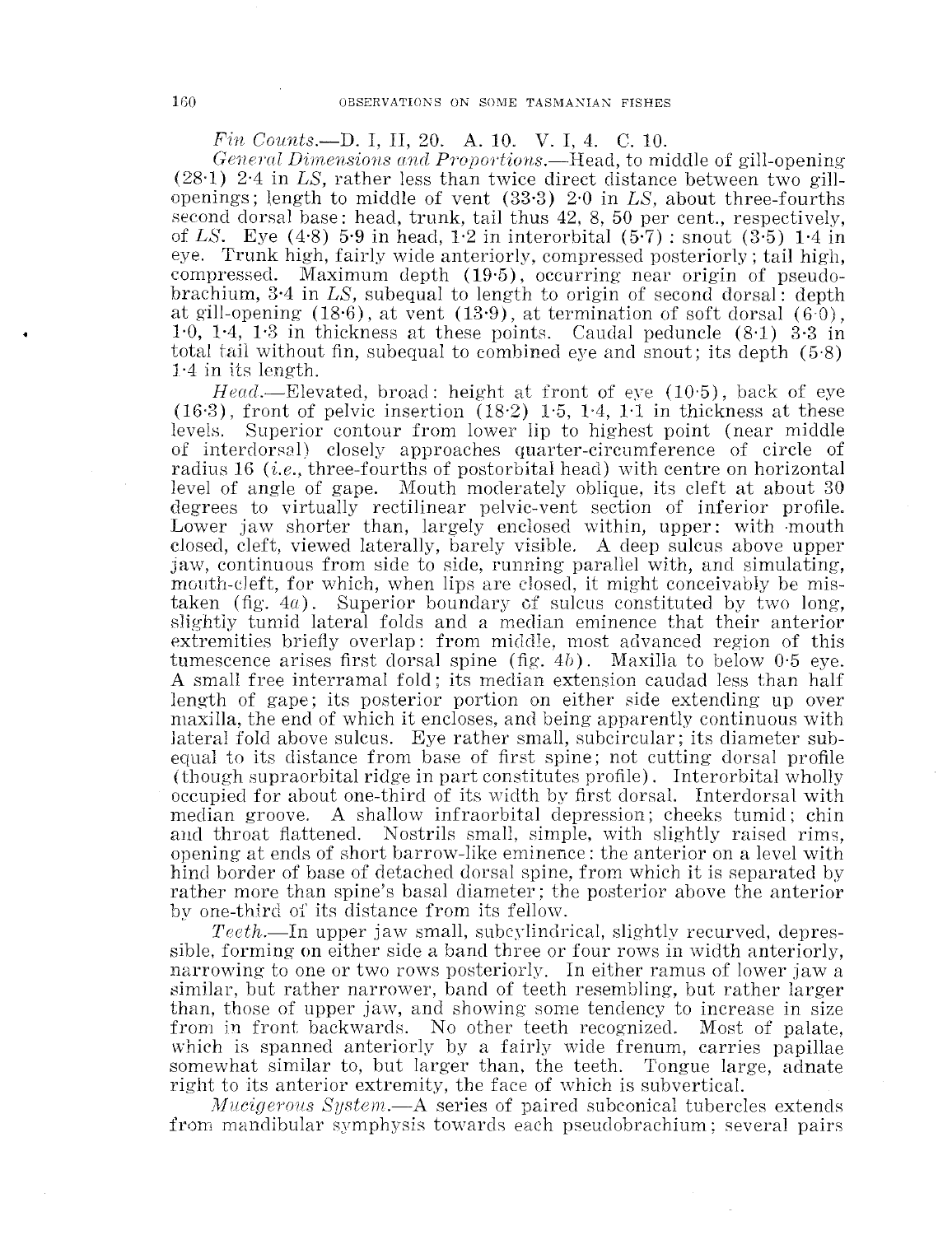of small pores occur above, and some pores below, eye: but full extent of system cannot be made out (partly, no doubt, because of confusionnot infrequently encountered in angler fishes—introduced by presence of other dermal structures; probably partly also as result of preservation).

*Gill-open'ing.-Small* (in specimen as preserved about 1·5 in greatest diameter), somewhat elongated anteroposteriorly; closable, wholly or partly, by valvule at anterior margin; about half eye behind, about onefourth eye above level of, upper angle of axilla: situated in backwardly sloping posterior face of a longitudinal elevation extending forward for a distance exceeding interpelvic interval, rapidly narrowing cephalad from a narrow, semicylindrical ridge, about half eye in dorsoventral extent, to an almost flush indication of a tube less than 1 mm. in diameter. Length to middle of aperture (28·1) subequal to distance from level of termination of soft dorsal to ridge delimiting anal region anteriorly, or 1·9 direct transverse distance between two gill-openings.

*F''ins.-First* dorsal spine a simple, smooth, tapering, translucent, flexible rod, surmounted by a simple, fleshy, lanceolate illicium scarcely distinguishable, save by its rather greater flexibility, from its support; base bulbous, movably inserted into eminence forming median superior boundary of supralabial sulcus, length to base  $(0.5)$  thus being only anteroposterior extension of upper lip; illicium  $(2.1)$  5.2 in total length of organ  $(10.9)$ , the latter 2.6 in head, equal to distance from base of spine to posterior rim of bony eyesocket; not connected by membrane with, and moving quite independently of, second spine; as preserved, lying laxly against, and following curve of, snout and early forehead. Second spine originating behind first by more than basal diameter of latter; its (possibly incomplete) length  $(11.1)$  2.5 in head, or about half direct distance from its base to origin of soft dorsal; wholly enclosed in skin; anterior face, for at least four-fifths of length, thickly set with spinules, a few of which extend on to immediately adjacent fin-membrane. Third spine (imperfect; present length 7) originating above anterior one-third of eye. Second and third spines together forming cristiform fin; membrane very thick and fleshy, especially basally: length to origin ( 1·6) 5·3 in length to termination  $(8.5)$ ; base equal to width of mouth. Interdorsal  $(10.0)$  subequal to longest pectoral ray. Soft dorsal originating slightly behind anterior insertion of pseudobrachium; length to its origin ( 18·5) 3·6 in LS, 2·2 in base of fin ( 40·4), the latter subequal to combined trunk and tail; 5th (in specimen the first perfect) ray  $(15.3)$  1.8 in head, subequal to 10th ray, 1·5 17th: only a few rays are perfect, making contour of fin indeterminable; base only of last ray connected by membrane to caudal peduncle (but a damaged condition possible). Rays glassy, strongly septate: most, perhaps all, divided basally by deep median groove, pressure (e.g., by tip of stylus) on which causes ray to split in longitudinal side-by-side halves, which (at any rate in anterior part of fin) are separately rooted and independently movable. Anal originating below 11th dorsal ray; length to its origin  $(38.0)$  1.8 in *LS*, 1.8 base of fin  $(20.6)$ , which latter is slightly more than half second dorsal base; terminating almost vertically below (0.3 mm. in advance of) dorsal termination; first ray  $(6.0)$  4.7 in head, 1·4 in second ray; posterior rays distally imperfect, and fin contour uncertain, the indications suggesting height increases somewhat for first two or three rays, thereafter descending, if at all, but slightly, with any possible rounding-off restricted to last ray or two ; base only of last ray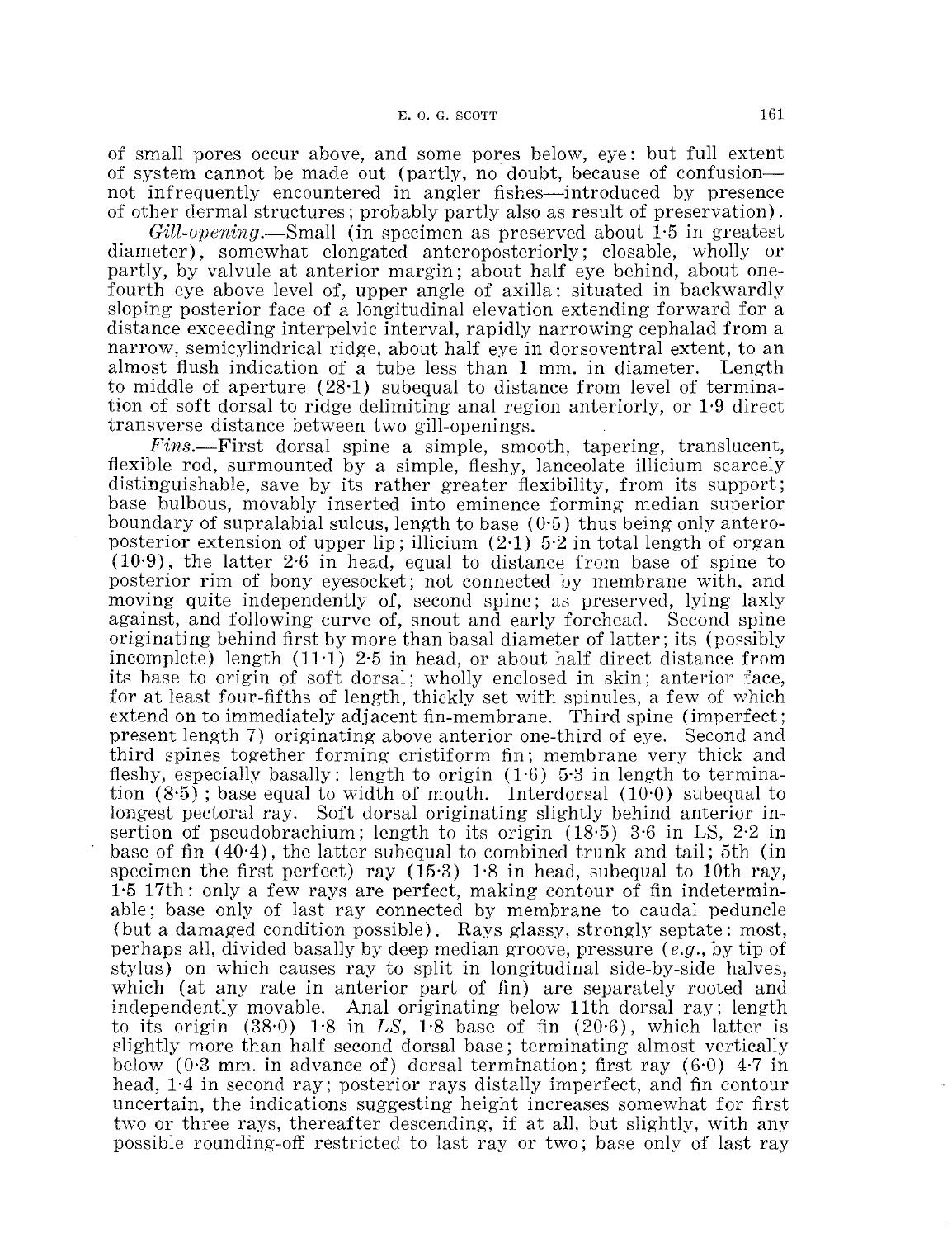attached by membrane to caudal peduncle. Caudal imperfect, only proximal one-third present: all rays actually divided in plane along which dorsal rays split when pressed upon basally, namely, the sagittal; division complete, the two stiff hyaline rods inserted by separate roots, the distance between which, for any pair, exceeds basal diameter of a rod, so that, in present condition, fin presents two distinct apposed fans, whose truncated bases are set parallel, about O·B apart.

Ventrals originating just anterior to level of middle of interdorsal, or behind eye by about eye-diameter; length to origin  $(12.5)$   $2.2$  in head, or about thrice anteroposterior extension of base of fin  $(4.0)$ ; longest  $(3rd)$  ray  $(11·3)$  2<sup>·5</sup> in head, 1<sup>·7</sup> spine; laid back, extending almost to level of gill-opening; spine weak; rays externally simple, unbranched, but the glassy axis, when divested of membrane, readily splitting longitudinally<br>in two. Interpelyic (8.8) exceeding width of mouth. The following Interpelvic  $(8.8)$  exceeding width of mouth. account of the pectoral assumes fin to be adpressed to flank, with whole p8eudobrachium subhorizontal, and rays directed upwards and somewhat backwards towards base of soft dorsal. Pseudobrachium well developed, with a bound anterior section, appearing as an obliquely longitudinal ridge below integument, and a free posterior section, from whose rounded extremity (chord of terminal arc inclined upwards and forwards at 45 degrees, or more, to horizontal line of belly) arise the simple rays, set in thick membrane; free section with superior border upwardly concave, inferior border nearly linear, oblique, the vertical height of lateral surface of arm at level of insertion of anterior rays (5·4) being 1·2 that at level of axilla; length to anterior insertion, beneath integument,  $(17.9)$  1.5 in length to axilla (26·4), 1·9 in length to free distal border or ray-bearing 'wrist' (33·8), enclosed portion thus being 1·1 free; longest (4th) ray (9·4) 3·0 in head, tips of rays extending briefly beyond membrane. With pseudobrachium adpressed and held sufficiently obliquely just to cut inferior profile of fish (which it does at about vent), posterior border of fin, in nnexpanded state, forms rather more than right angle with inferior border of pseudobrachium and points towards middle of soft dorsal base. Pectoral rays fissionable sagittally; less readily so than ventral rays.

*Anal Region.-A* lyrate region wholly free of spinules embraces, and extends behind, anus (fig.  $4c$ ); length (11.5) rather more than twice its width. Comprises, in succession caudad: two approximated proconvex ridges, separated by shallow groove; thick, fleshy anal flap, whose posterior border constitutes anterior border of vent; transverse aperture of vent; slightly tumid hinder lip of anus, middle one-third of lip being overlaid by small, wide-based subconical genital papilla; large, lightly longitudinally plicate depression, bounded laterally by subparallel ridges; less-depressed region, somewhat elevated mesially by continuations of same ridges (which thereafter extend caudad along base of anal fin).

*Spinules and Scales.*—Except for lyrate anal region, a small inferior portion of free section of pseudobrachium, lips and supralabial folds (including medial tumescence), central area of eye, bottom of intenlorsal groove, fins in general (but see account of second dorsal spine), all external surfaces thickly beset with glassy spinules; which, however, exhibit some diversity of shape, size, frequency, inclination, relation to substratum. On midflank a typical spinule (fig.  $4d$ ) is subconical, slightly recurved, backwardly pointing, its main axis at about 60 degrees to body surface, set in a mammilliform eminence arising from near centre of subcircular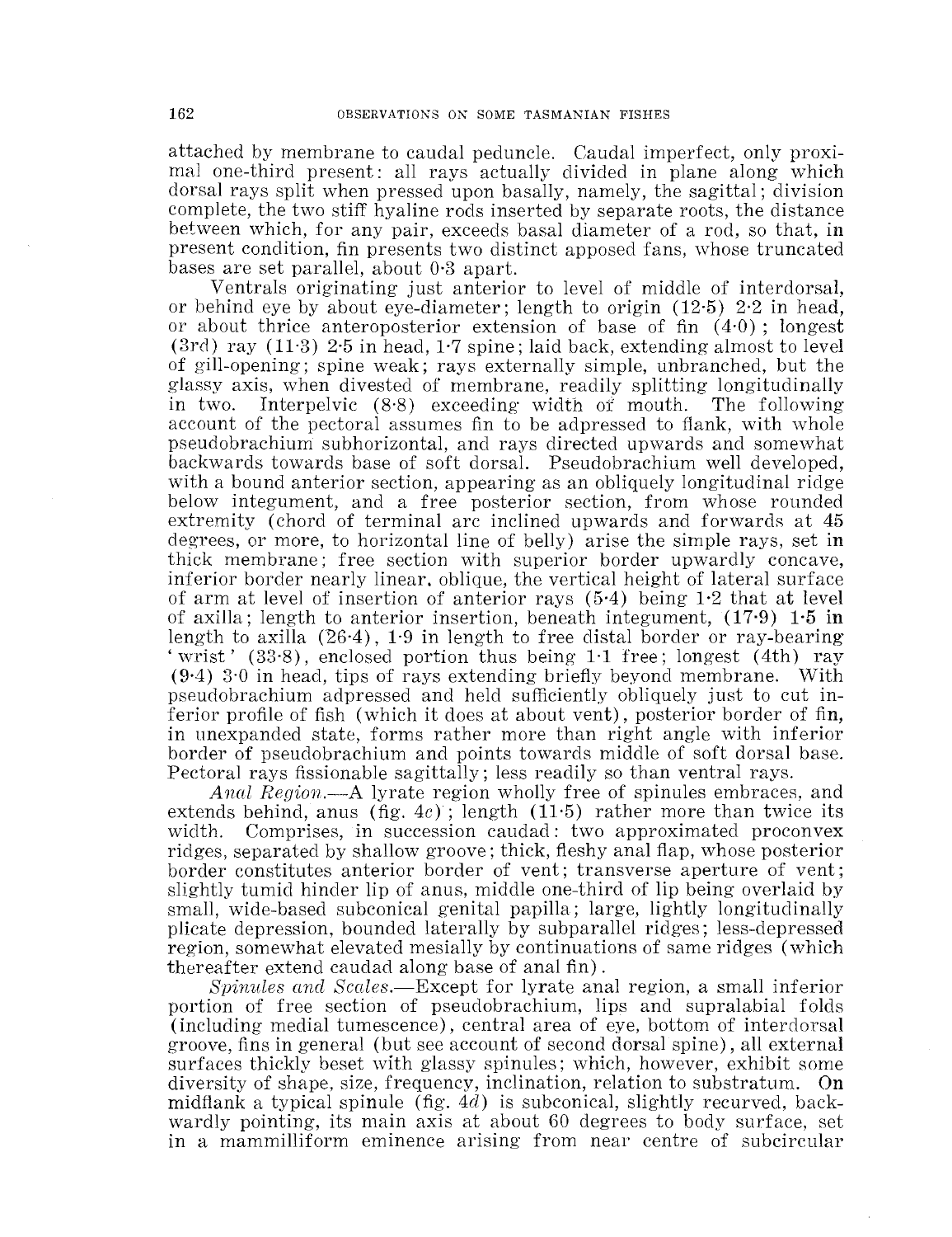cycloid Beale; lamina and a variable fraction of central boss of scale wholly buried in integument, through which, however, general shape of scale can usually be determined with lens; in example figured length of free spine (278  $\mu$ ) is 2.9 its basal width (97 $\mu$ ) : in this region scales not contiguous, naked area about twice scaled area. On side of tail spinules similar, rather smaller; scales more closely set, less apparent. In a region roughly delimited in front and below by line from termination of first dorsal to near gill-opening and behind by vertical line from near gill-opening to base of second dorsal scales are somewhat more obvious, especially near superior profile at interdorsal, where they are contiguous, or virtually so: a scale from this region (fig. 4e) is  $600\mu$  by 555  $\mu$ ; spinule complex, slant height 307  $\mu$ ; secondary simple spinule, slant height 107  $\mu$ ; ridge-system 253 $\mu$  by  $254 \mu$ : a second scale from nearby (fig. 4f),  $526\mu$  by  $502 \mu$ , lacks ridgecomplex; spinule (fig. 4g) massive and complex, slant height 156  $\mu$ , extreme width at tip 166  $\mu$ . On being drawn from head caudad along lateral surface of fish, finger-tip registers marked asperity, diminishing slightly on and near caudal peduncle. Much more difficult to run finger along skin in opposite direction; if any marked pressure is applied, impracticable to do so. On chin, throat, belly spinules set in circular concavities (particularly well-defined from level of ventrals caudad) and readily depressible: hence, with finger drawn caudad, surface feels almost smooth, while movement in opposite direction encounters resistance of the same order as that associated with caudad stroking on trunk.

 $Coloration. -\text{Lateral surfaces}$  in general a tolerably uniform, somewhat pinkish grey: ill-defined lighter areas behind and above eye; below front of eye; in advance of, and slightly above, pectoral insertion; inferolateral region of head; hinder portion of external surface of pseudobrachium; small patch on axilla. A broad dark stripe, most intense posteriorly, running forward and somewhat downward from below base of soft dorsal, a little behind level of gill-opening, towards eye, of which it stops short by more than eye-diameter; a short broad, oblique dark bar extending downwards and forwards from superior profile at termination of second dorsal to midlateral line, or beyond. On lateral surface about sixteen rows of red-brown markings, ranging from subcircular spots to anteroposteriorly elongated subrectangular blotches, radiating from eye: of these about half a dozen markedly oblique, terminating at, or a little above, inferior profile in advance of insertion of pseudobrachium, the first two of this series comprising each only three or four spots; three running down with moderate obliquity on to, and continuing nearly horizontally along, anterior half or more, of pseudobrachium; the rest running back, more or less parallel to body profiles, to beginning of caudal peduncle, and there ceasing abruptly. Behind vent a narrow inferolateral strip without markings. Anteriorly, several of the upper rows of spots continue in advance of eye on to dorsal surface, flanking base of spinous dorsal; posteriorly, uppermost row meets superior profile behind origin of second dorsal, so that interdorsal region is without spots not only on upper surface, but also along a strip of superlateral surface, of fish. Lower surfaces all immaculate; in head and trunk whitish; in tail concolorous with lateral surface. Lower lip whitish; upper lip and supralabial folds pale yellowish, nearly concolorous with inside of mouth. Pupil white; iris bluish. Thick membrane of first dorsal yellowish; with about half a dozen brownish spots, forming apparent continuation of series on forehead. Second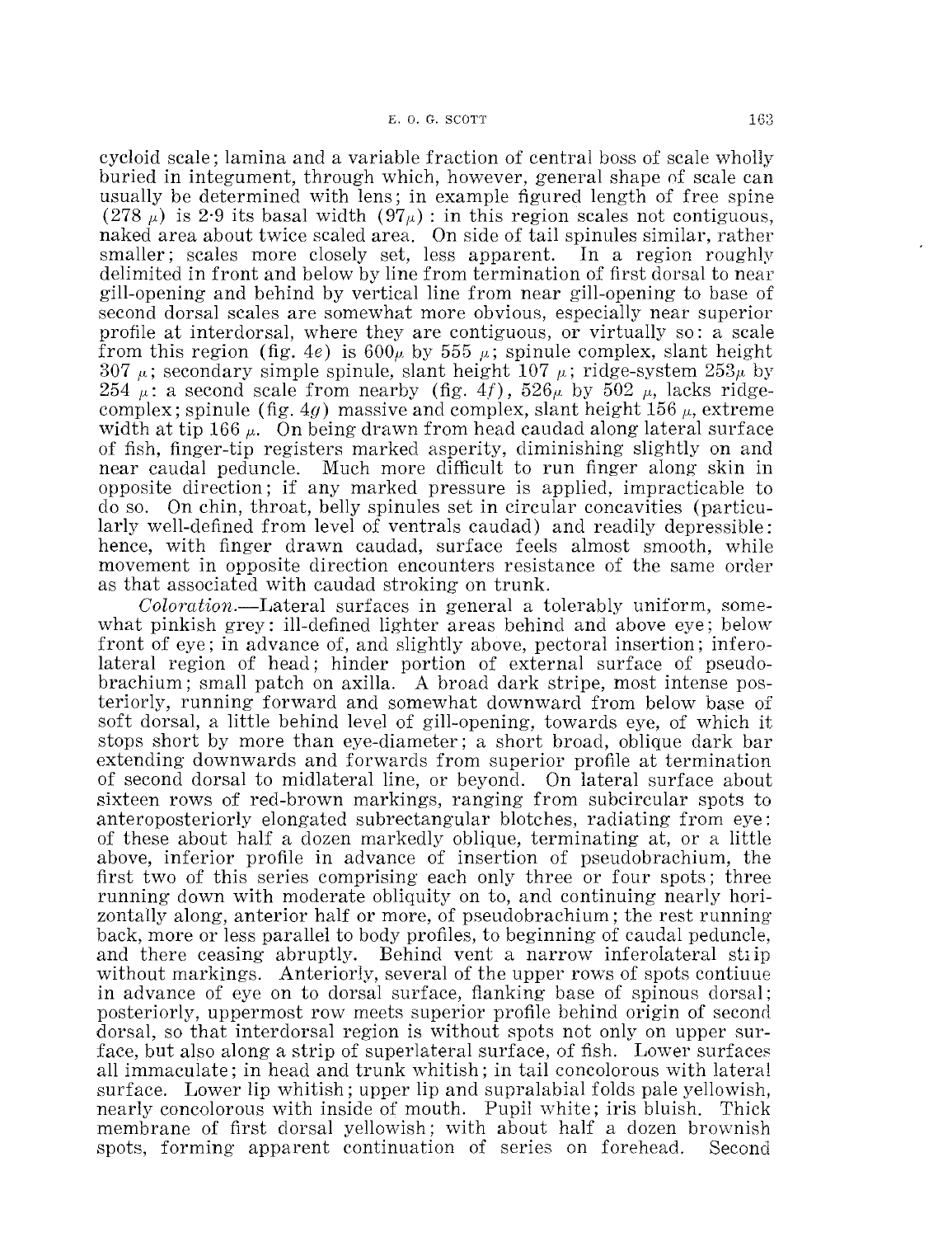

FIGS. 1-4.--1, *Anguilla australis* Richardson, 1841; abnormally colored specimen. 2, *Murænichthys breviceps*, Günther, 1876: head, showing pores; *a*, lateral aspect; *b*, dorsal aspect. 3, *Leptonotus semistriatus* Kaup, 1856: ovisac. 4, *Brachionichthys hirsutus* (Lacépède, 1804): *a*, head, lateral aspect; *b*, head, frontal aspect; *c*, anal region; *d*, scale from midflank; *e*, *f* scales from shoulder region; *g*, detail of complex spine of f.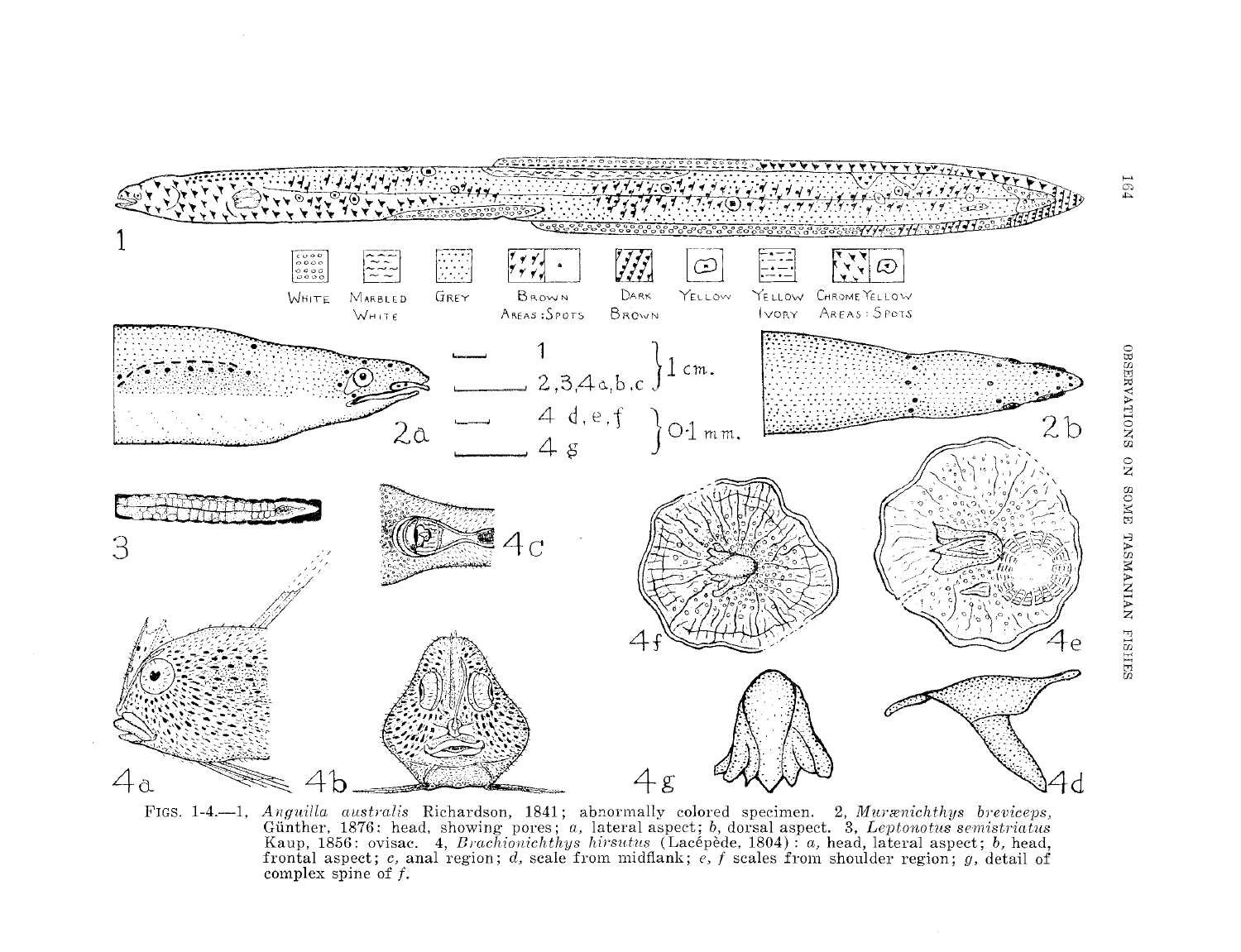dorsal apparently whitish, with some obscurely preserved darker spots; posterior three or four rays dark, almost black, the marking continuous with oblique bar on trunk. Anal pale yellowish. Ventral whitish. Membrane and rays of pectoral pale, faintly tinged with greenish yellow. Rays of caudal hyaline. (Life colors of fins as shown in Mrs. Meredith's plate suggest her vernacular name, Tortoiseshell Fish, is an appropriate one.)

*Rernarks.·-The* presence in this fish of distinct, readily recognizable scales is of interest. No mention is made of scales in any description of this, or of an allied, species that has come under my notice; and the old family Pediculati, *sensu lato,* of which the present-day Brachionichthyidae represents one section, was diagnosed as without scales on bead and anterior part of body. The curious proneness to sagittal division of the fin rays of the vertical fins might, in itself, plausibly be interpreted as a retention of an early phase in the usual process of formation of these fins by the apposition (and, in most fishes—save as an abnormality—the subsequent complete fusion) of two lateral moities: but the same phenomenon occurs also in the other fins, each of which might be expected to arise from a single 'muscle bud'. It is possible, however, that an indication of the double origin of the vertical fins really, does exist in the shape of the two-rooted insertion of their rays; and that the tendency of finsrays in general to split longitudinally is idiosyncratic.

#### **REFERENCES**

EZEKIEL, M., 1947.—*Methods of Correlation Analysis*. Second ed. New York.

FISHER, R. A., *1932.--Statistical Methods for Research Workers.* Fourth ed. Edinburgh.

GOODE, G. B. AND BEAN, T. H., 1895. - Oceanic Ichthyology. Washington\*.

- GUNTHER, A., 1876.—Remarks on Fishes, with Descriptions of New Species in the British Museum, chiefly from Southern Seas. Ann. Mag. Nat. Hist.
- (4), XVII: 389-402.<br>-, 1880.-*Voyage of H.M.S. Challenger. Zoology* I. Report on the Shore<br>Fishes.
- Fishes. ------ *1887.-Voyage of H.M.S. Challenger. Zoology.* XXII. Report on the Deep Sea Fishes.
- HALDANE, J. B. S., 1952.—Variation. *New Biology*, 12: 9-26.
- HECTOR, J., 1871.—On a New Species of Fish, *Coryphænoides Novæ-Zelandiæ;* Native name, Okarari. *Trans. N.Z. Inst.*, III, 1870 (1871) : 136, pl. XVIII, fig. 1.
- HUTTON, F. W. AND HECTOR, J., 1872.--Catalogue of the Fishes of New Zealand. Wellington.
- HUXLEY, J. S. *et al.*, 1927.—Recommendations of the British Association Committee on Biological Measurements. *Rept. Brit. Assoc.*: 286-298.
- JOHNSTON, R. M., 1883a.—General and Critical Observations on the Fishes of Tas-<br>mania. Pap. Proc. Roy. Soc. Tasm., 1882 (1883): 53-144.<br>1883b.—Notes on Clinus despicillatus Richardson, and Bovichthys<br>variegatus, ibid. Pap.
	-
- 1891.-Further Observations upon the Fishes and Fishing Industries of Tasmania. *Pap. Proc. Roy. Soc. Tasm.*, 1890 (1891): 24-46. KAUP, J. J., 1856.—*Catalogue of the Lophobranchiate Fish in the Collection of the*
- $British$  *Museum.* London.

- KYLE, H. M., 1926.—*The Biology of Fishes*. London.<br>LORD, C. E., 1923.—A List of the Fishes of Tasmania. *Pap. Proc. Roy. Soc. Tasm.*, 1922  $(1923): 60-73.$
- LORD, C. E. AND SCOTT, H. H., 1924.—A Synopsis of the Vertebrate Animals of Tas*mania.* Hobart.